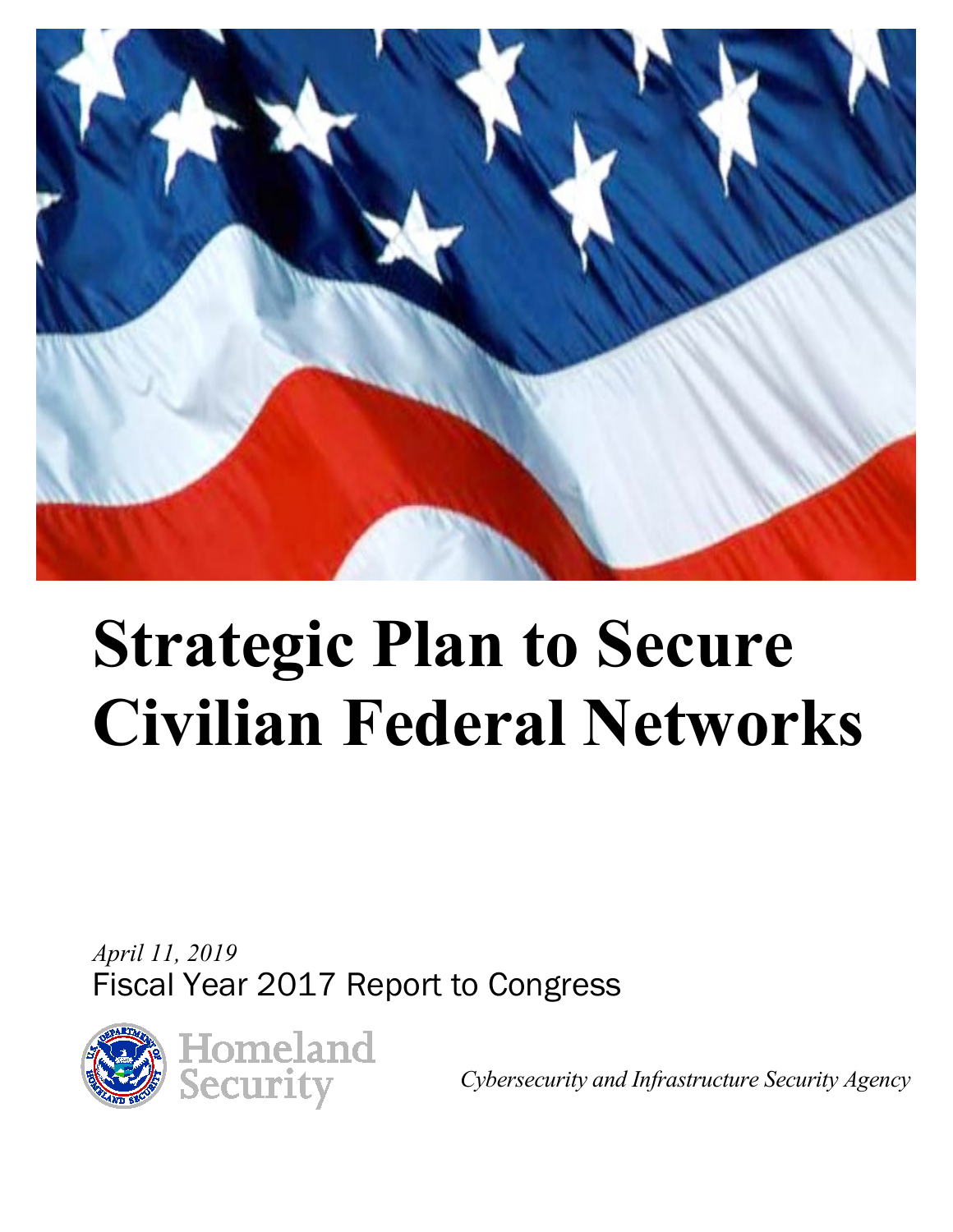# **Message from the Director**

#### April 11, 2019

I am pleased to present the following report, "Strategic Plan to Secure Civilian Federal Networks," which has been prepared by the Cybersecurity and Infrastructure Agency.

This report highlights the Department of Homeland Security's (DHS) strategic plan for securing civilian Federal networks, and has been compiled pursuant to the language set forth in the Joint Explanatory Statement accompanying the Fiscal Year 2017 DHS Appropriations Act (P.L. 115-31).

Pursuant to congressional requirements, this report is being provided to the following Members of Congress:



The Honorable Lucille Roybal-Allard Chairwoman, House Appropriations Subcommittee on Homeland Security

The Honorable Chuck Fleischmann Ranking Member, House Appropriations Subcommittee on Homeland Security

The Honorable Shelley Moore Capito Chairman, Senate Appropriations Subcommittee on Homeland Security

The Honorable Jon Tester Ranking Member, Senate Appropriations Subcommittee on Homeland Security

If you have any questions, please do not hesitate to contact me at (202) 282-8260.

Sincerely,

Christopher Krebs **Director** Cybersecurity and Infrastructure Security Agency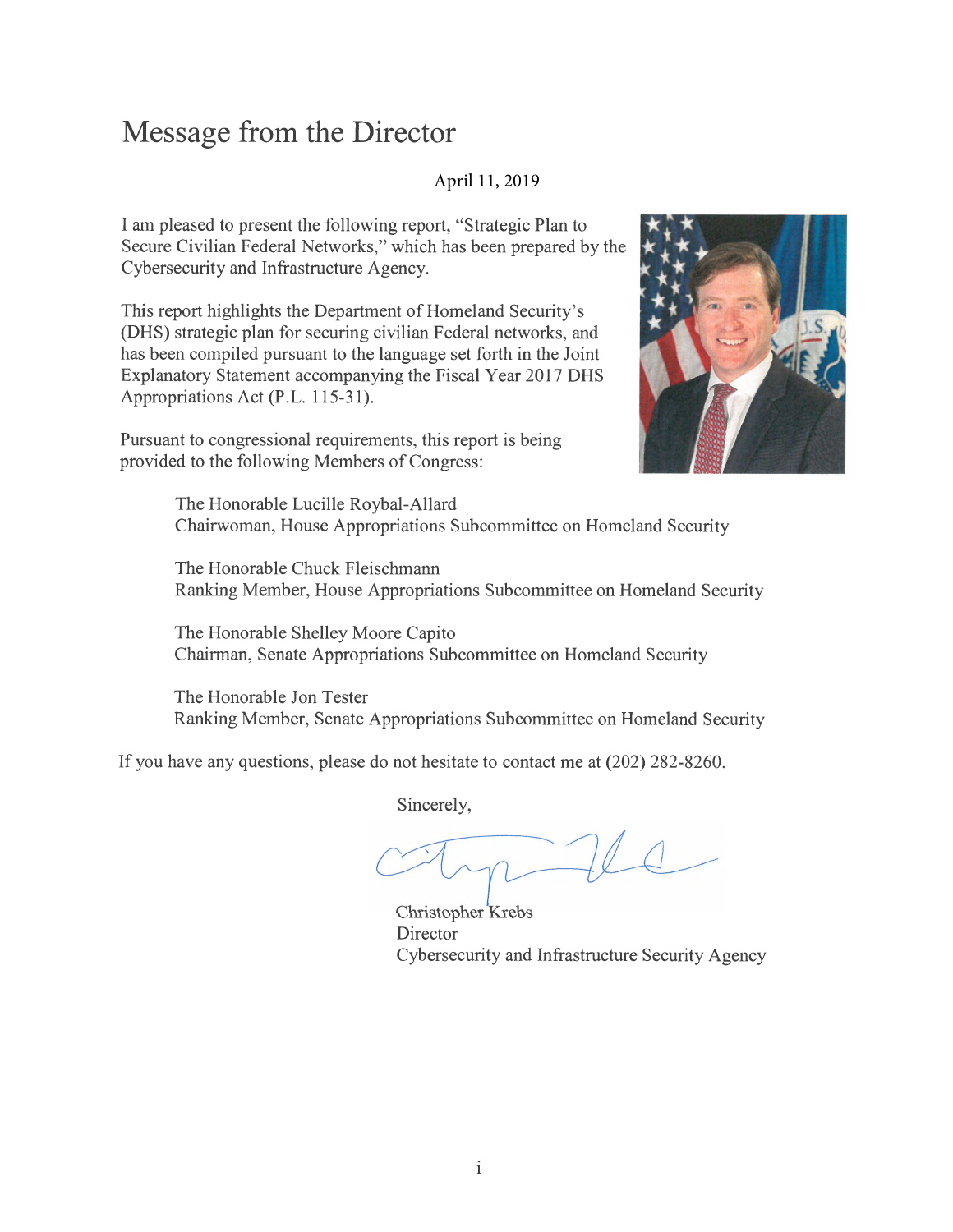

# Strategic Plan to Secure Civilian Federal Networks

# Table of Contents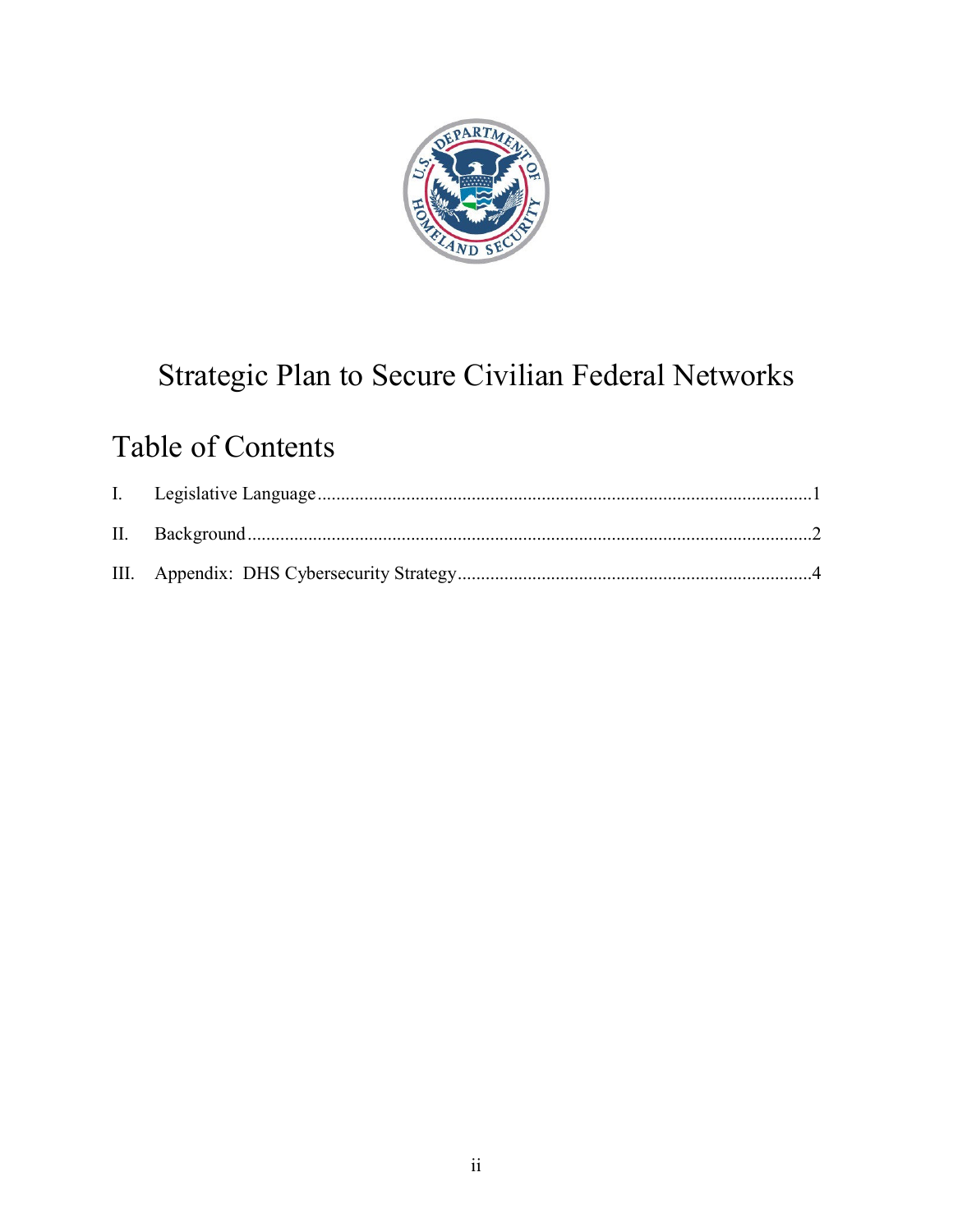# <span id="page-3-0"></span>I. Legislative Language

This document has been compiled in response to language in the Joint Explanatory Statement accompanying the Fiscal Year 2017 Department of Homeland Security (DHS) Appropriations Act (P.L. 115-31). The Joint Explanatory Statement includes the following provision:

NPPD is directed to develop a strategic plan, in conjunction with OMB and partner departments and agencies, for securing civilian federal networks. The plan shall include an effective cost model whereby departments and agencies assume responsibility for the costs of their own systems while also using NPPD subject matter expertise and bulk-buying capabilities when it enhances security and is cost effective. NPPD shall provide the strategic plan to the Committees not later than 250 days after the date of enactment of this Act, including a proposed governance structure, roles and responsibilities of departments and agencies, responsibilities inherent to NPPD, and a model for ensuring a long-term and sound financing structure for federal cybersecurity needs.

Section 2202(a)(2) of the Homeland Security Act, as amended by the Cybersecurity and Infrastructure Security Agency Act of 2018 (P.L. 115-278), states that "Any reference to the National Protection and Programs Directorate of the Department in any law, regulation, map, document, record, or other paper of the United States shall be deemed to be a reference to the Cybersecurity and Infrastructure Security Agency of the Department." As such, the Joint Explanatory Statement's reference to the National Protection and Programs Directorate (NPPD) as well as all other statutory references to NPPD contained in this document apply to the Cybersecurity and Infrastructure Security Agency.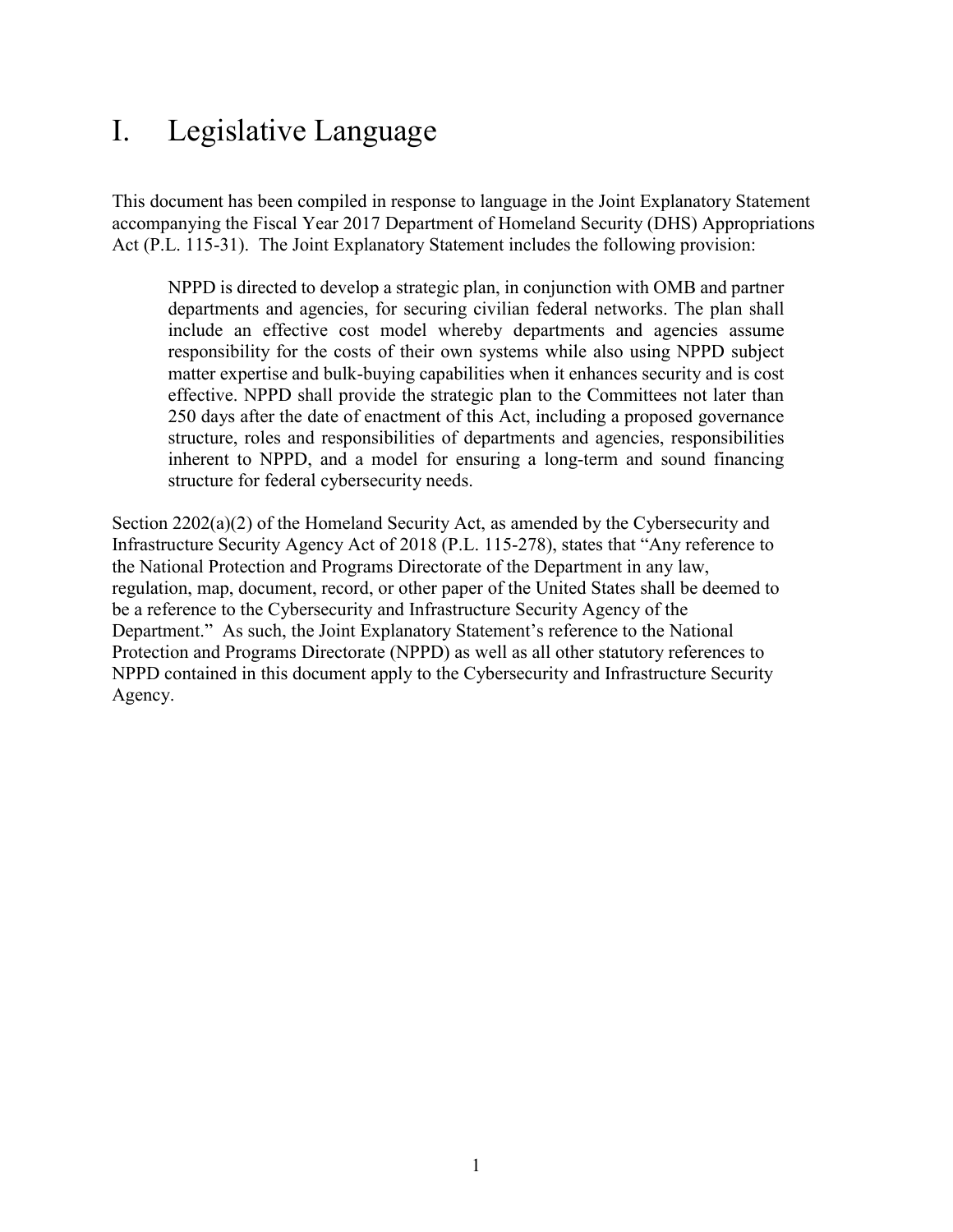# <span id="page-4-0"></span>II. Background

We depend upon cyberspace for daily conveniences, critical services, and economic prosperity. DHS believes that cyberspace can be made secure and resilient, and works with key partners across the Federal Government, state and local governments, industry, and the international community to identify and manage national cybersecurity risks. Reducing our national cybersecurity risk requires an innovative approach that fully leverages collective capabilities across DHS and the entire cybersecurity community.

The DHS Cybersecurity Strategy (attached as an Appendix) sets out five pillars of a DHS-wide risk management approach and provides a framework for executing our cybersecurity responsibilities and leveraging the full range of DHS's capabilities in order to improve the security and resilience of cyberspace. By way of the efforts outlined throughout the Cybersecurity Strategy, DHS seeks to create a safe and secure cyberspace for the American people and protect the open, interoperable, secure, and resilient Internet.

**Pillar I - Risk Identification:** DHS will strive to understand its national cybersecurity risk posture better, and engage with key partners to address cyber vulnerabilities, threats, and consequences collectively.

**Pillar II - Vulnerability Reduction:** DHS will build upon ongoing efforts to reduce and manage vulnerabilities of Federal networks and critical infrastructure in order to harden them against attackers.

**Pillar III - Threat Reduction:** DHS will reduce threats from cybercriminal activity through prioritized law enforcement intervention.

**Pillar IV - Consequence Mitigation:** DHS will seek to mitigate the consequences from cybersecurity incidents that do occur.

**Pillar V - Enable Cybersecurity Outcomes:** Finally, DHS will engage with the global cybersecurity community to strengthen the security and resiliency of the overall cyber ecosystem by addressing systemic challenges like increasingly global supply chains and by fostering improvements in international collaboration to deter malicious cyber actors.

Specifically on Federal network security, DHS leads the effort to secure the Federal enterprise and must use all available mechanisms to ensure that every agency maintains an adequate level of cybersecurity, commensurate with its own risks and with those of the larger enterprise. While individual agencies ultimately must implement their own cybersecurity risk management programs because they are best positioned to understand their unique mission environments, DHS works with the Office of Management and Budget (OMB) to ensure an adequate level of security enterprisewide and to address systemic risks and interdependencies across and between agencies. DHS also must support agency efforts to reduce their vulnerabilities to cyber threats by providing tailored capabilities, tools, and services to protect legacy systems as well as cloud and shared infrastructure. Within its own systems, DHS must continue to adopt new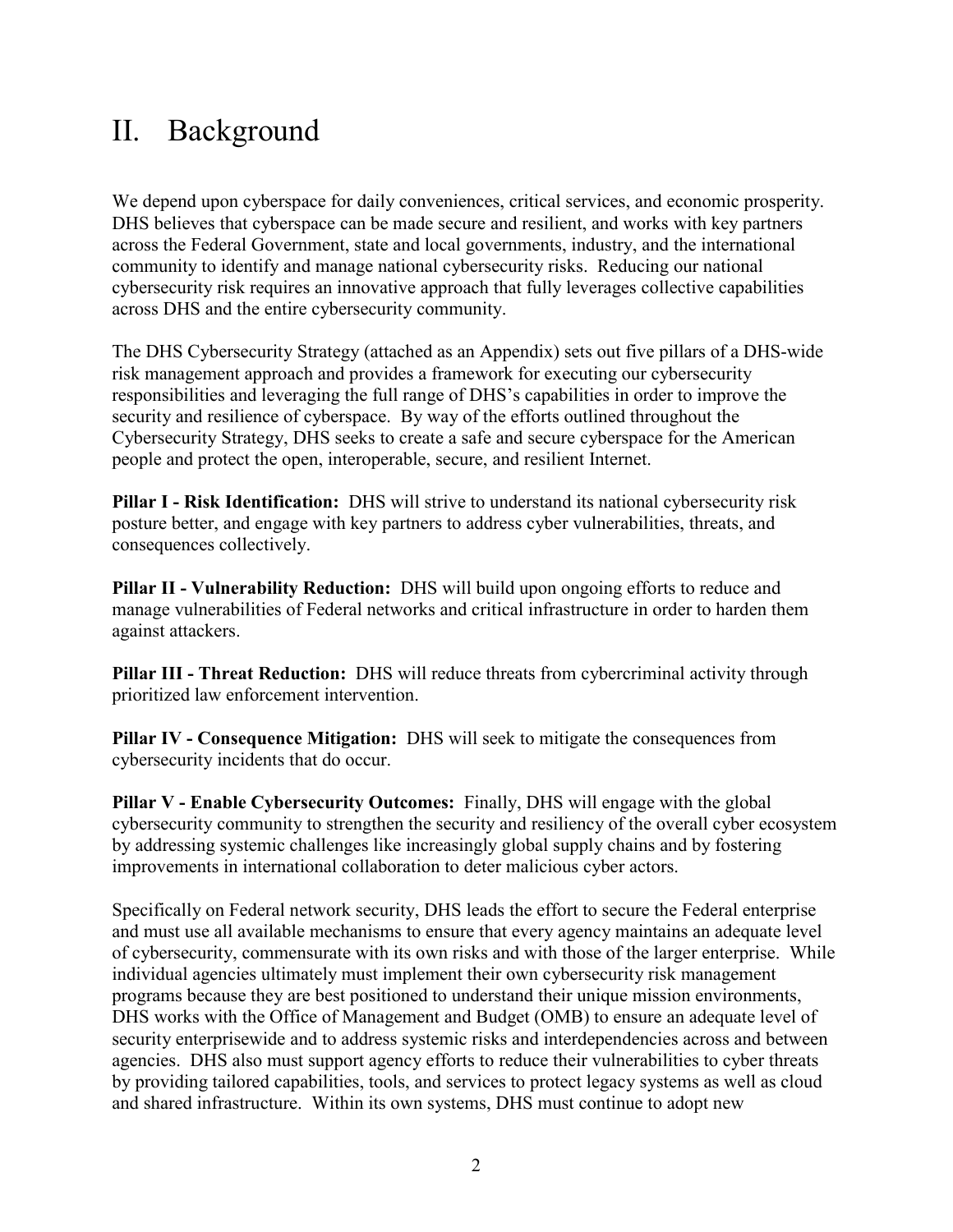technologies and serve as a model for other agencies in the implementation of cybersecurity best practices.

In looking across the Federal enterprise and in protecting its own information systems, DHS must address the greatest risks first and focus on the highest impact systems, assets, and capabilities. Enacting this assertion means identifying the most critical systems and prioritizing protections around those systems. Additionally, DHS must use cost-effective approaches that both get the most risk reduction leverage and ensure maximum return for investment. DHS needs to exhibit leadership not only through direct action and offerings, but also through collaboration with other agencies and stakeholders to pursue innovations like changes in Federal information technology and procurement policies, improved analysis, and better operational planning. DHS must continue to collaborate closely with agencies including OMB, the U.S. General Services Administration, and the National Institute of Standards and Technology, as well as those responsible for protecting military and intelligence networks to deliver cybersecurity outcomes for the Federal enterprise.

Attached as an Appendix to this report is the full DHS Cybersecurity Strategy, released on May 15, 2018. Within Pillar II, DHS published a goal specifically on protection of Federal networks. The section, "Goal 2: Protect Federal Government Information Systems" lays out DHS's strategic approach to ensuring that every civilian Federal agency achieves and maintains an adequate level of cybersecurity. It contains principles and outlines the specific sub-objectives and related outcomes that address the specific requirements within the Joint Explanatory Statement accompanying P.L. 115-31.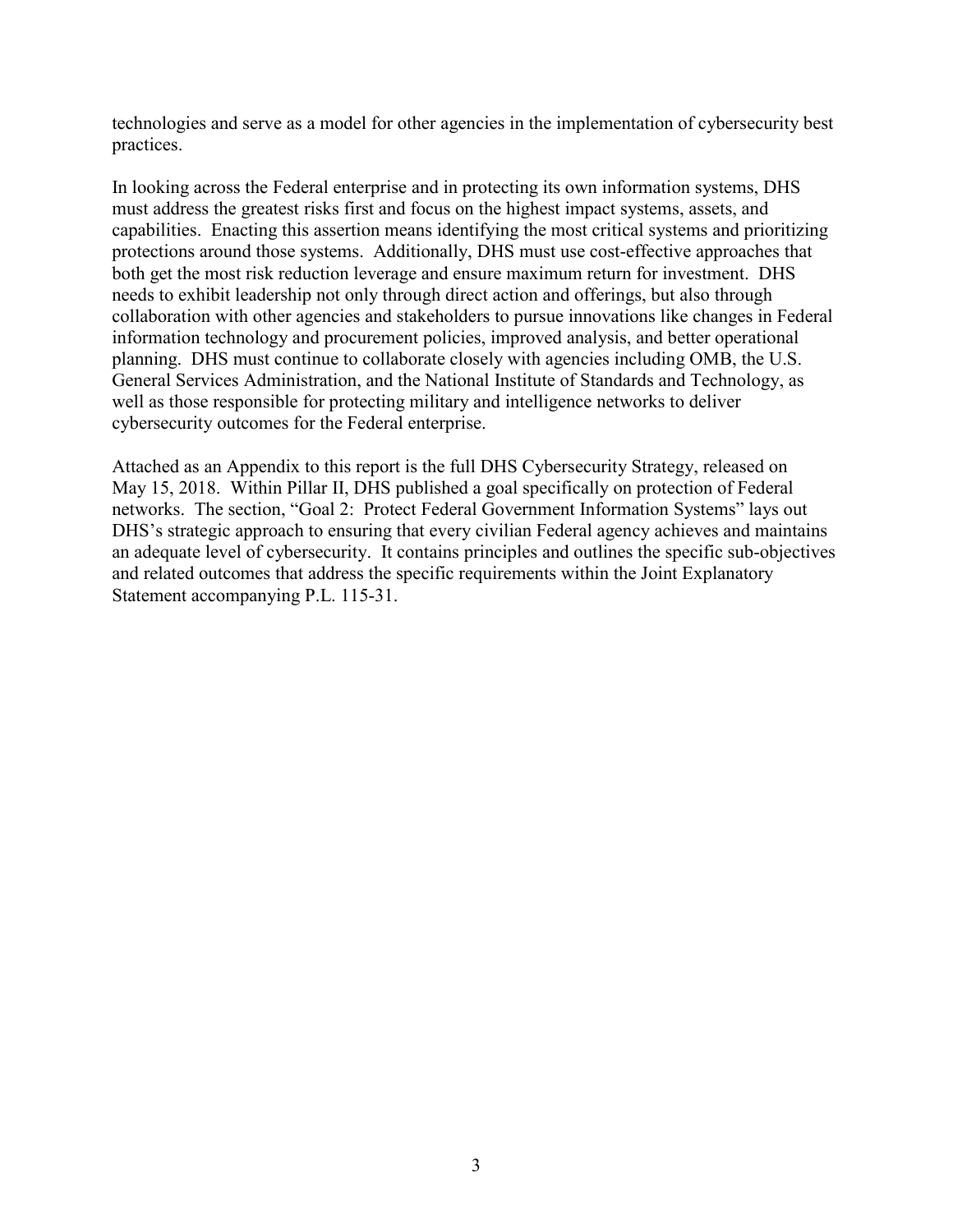# III. Appendix



# U.S. DEPARTMENT OF HOMELAND SECURITY

# CYBERSECURITY STRATEGY

May 15, 2018

 *cyber incidents; and fostering a more secure and reliable cyber ecosystem through a unified Vision: By 2023, the Department of Homeland Security will have improved national cybersecurity risk management by increasing security and resilience across government networks and critical infrastructure; decreasing illicit cyber activity; improving responses to departmental approach, strong leadership, and close partnership with other federal and nonfederal entities.*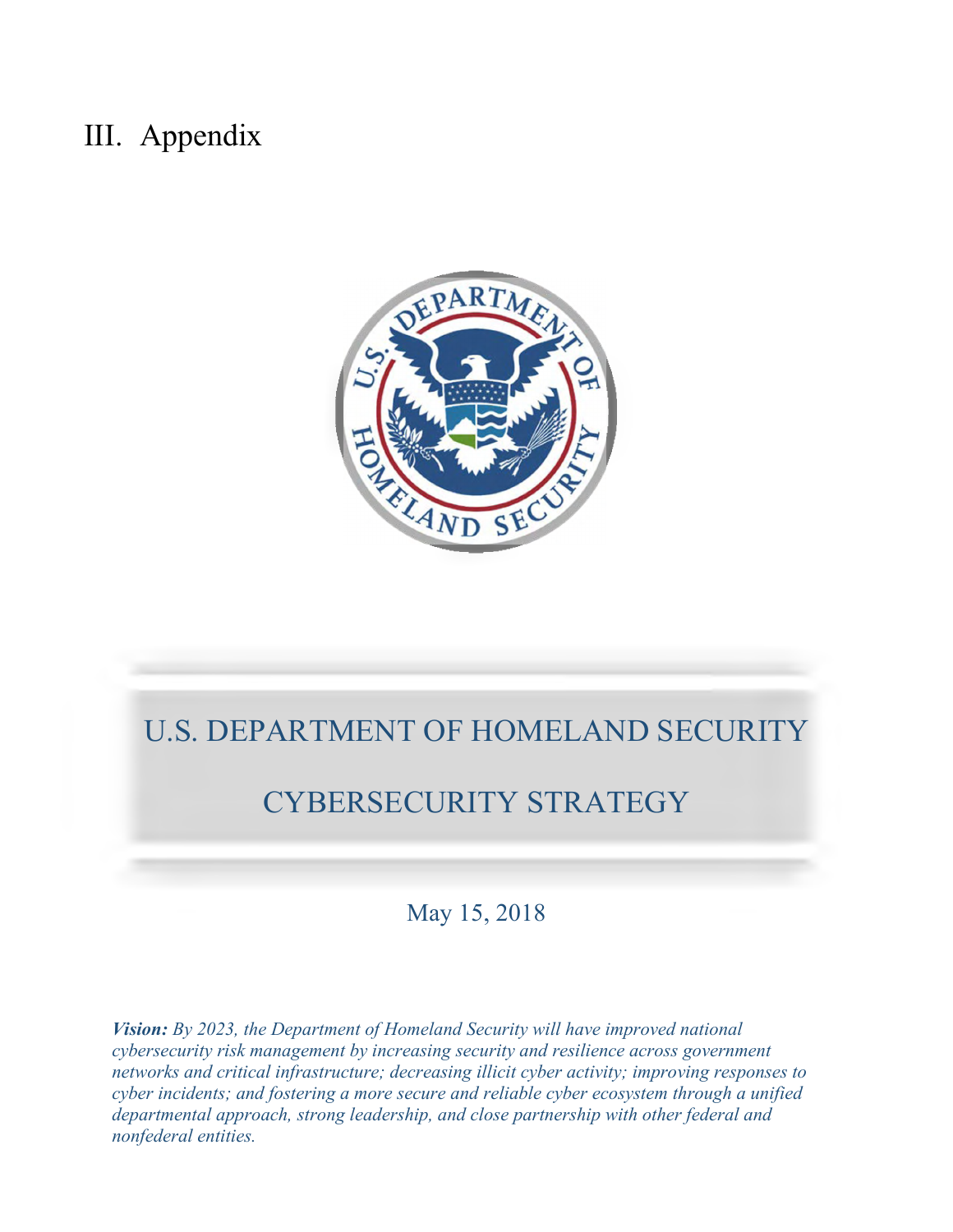

## TABLE OF CONTENTS

| GOAL 6: STRENGTHEN THE SECURITY AND RELIABILITY OF THE CYBER ECOSYSTEM 22 |  |
|---------------------------------------------------------------------------|--|
|                                                                           |  |
|                                                                           |  |
|                                                                           |  |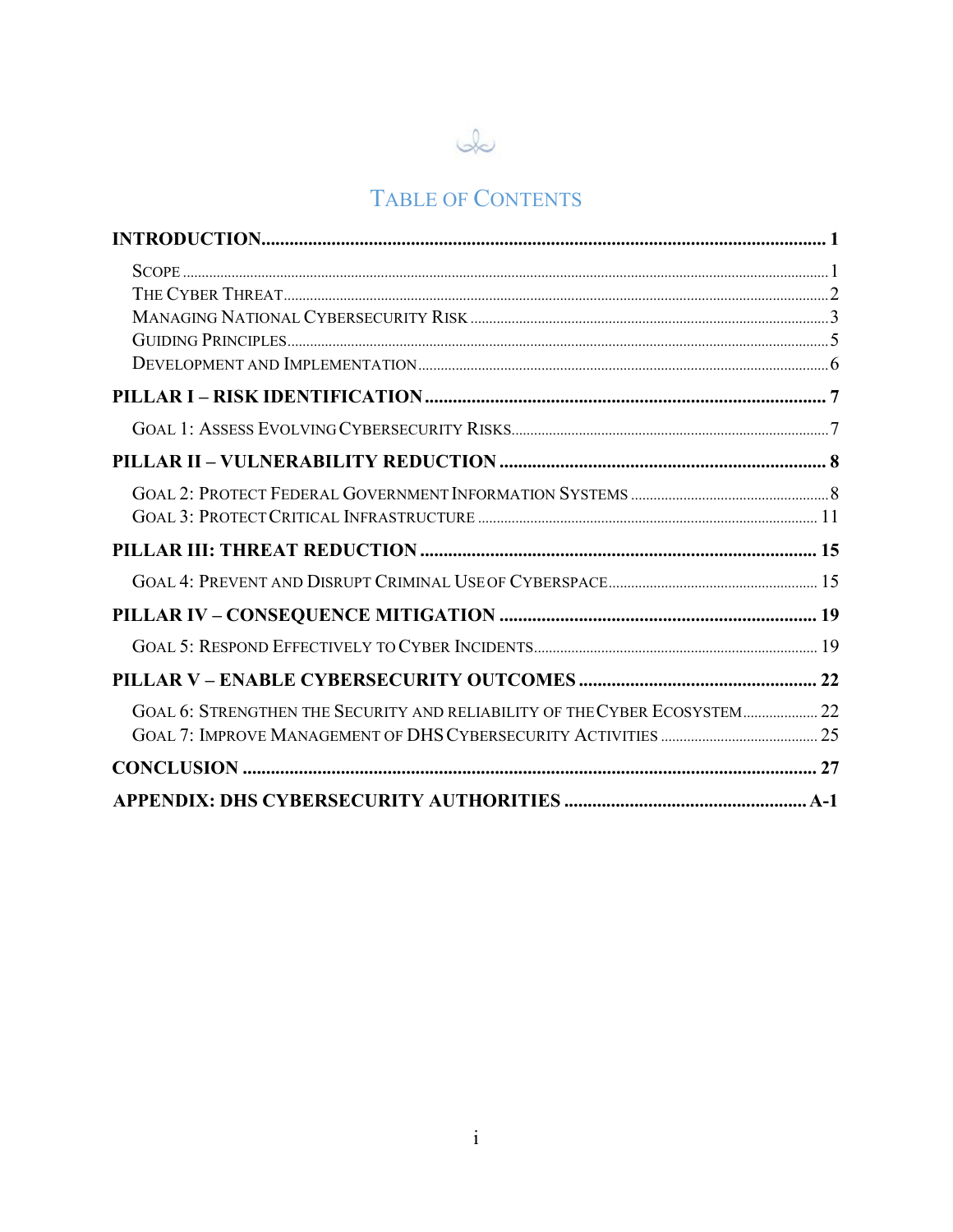

#### **INTRODUCTION**

The American people are increasingly dependent upon the Internet for daily conveniences, critical services, and economic prosperity. Substantial growth in Internet access and networked devices has facilitated widespread opportunities and innovation. This extraordinary level of connectivity, however, has also introduced progressively greater cyber risks for the United States. Long-standing threats are evolving as nation-states, terrorists, individual criminals, transnational criminal organizations, and other malicious actors move their activities into the digital world. Enabling the delivery of essential services—such as electricity, finance, transportation, water, and health care—through cyberspace also introduces new vulnerabilities and opens the door to potentially catastrophic consequences from cyber incidents. The growing number of Internet-connected devices and reliance on global supply chains further complicates the national and international risk picture. More than ever, cybersecurity is a matter of homeland security and one of the core missions of the U.S. Department of Homeland Security (DHS).

At DHS, we believe that cyberspace can be secure and resilient.<sup>1</sup> We work every day across the Department and with key partners and stakeholders to identify and manage national cybersecurity risks. We do this by adopting a holistic risk management approach. Like every organization, no matter how big or small, we must minimize our organizational vulnerability to malicious cyber activity by protecting our own networks. DHS also has broader responsibilities to protect the larger federal enterprise and improve the security and resilience of other critical systems. At the same time, we seek to reduce cyber threats by preventing and disrupting cyber crimes, and to lessen the consequences of cyber incidents by ensuring an effective federal response when appropriate. Finally, we work to create conditions for more effective cyber risk management through efforts to make the cyber ecosystem more fundamentally secure and resilient. This strategy sets forth our goals, objectives, and priorities to successfully execute the full range of the Secretary of Homeland Security's cybersecurity responsibilities.

#### Scope

This strategy provides the Department with a framework to execute our cybersecurity responsibilities during the next five years to keep pace with the evolving cyber risk landscape by reducing vulnerabilities and building resilience; countering malicious actors in cyberspace; responding to incidents; and making the cyber ecosystem more secure and resilient.

<sup>&</sup>lt;sup>1</sup>The term "cyberspace" in this strategy refers to the interdependent network of information technology infrastructure, including the Internet, telecommunications networks, computers, information and communications systems, and embedded processors and controllers.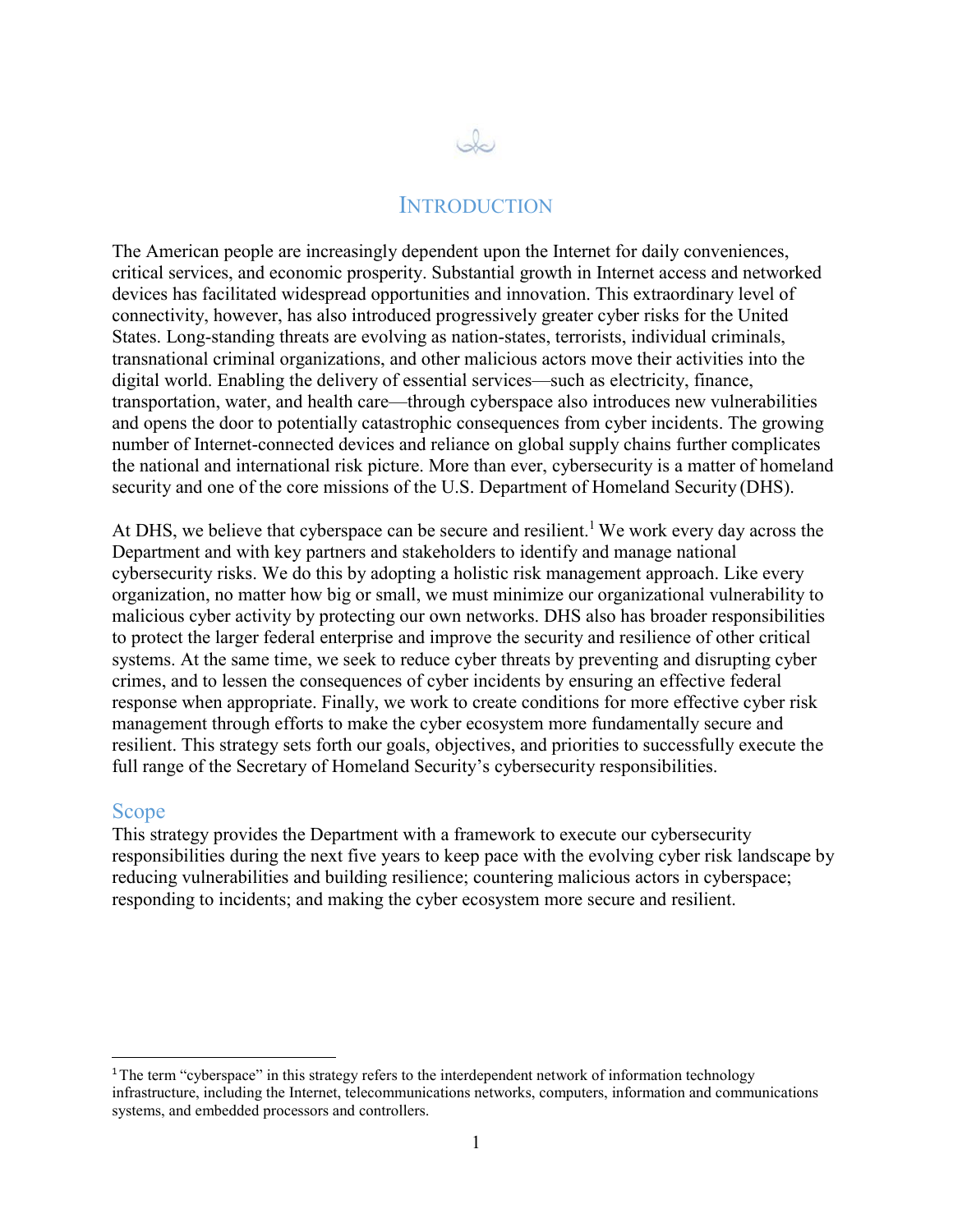#### The Cyber Threat

During the last several decades, advances in technology have fundamentally changed the world. Substantial growth in Internet access, use of Internet-enabled devices, and the availability of high speed information technology systems and large datasets have facilitated productivity, efficiencies, and capabilities across all major industries. The proliferation of technology also presents new cybersecurity challenges and leads to significant national risks. More than 20 billion devices are expected to be connected to the Internet by 2020. The risks introduced by the growing number and variety of such devices are substantial.

The United States faces threats from a growing set of sophisticated malicious actors who seek to exploit cyberspace. Motivations include espionage, political and ideological interests, and financial gain. Nation-states continue to present a considerable cyber threat. But non-state actors are emerging with capabilities that match those of sophisticated nation-states. Criminal actors are increasingly empowered by modern information and communications technologies that enable them to grow in sophistication and transnational reach. Transnational criminal organizations also increasingly collaborate through cyberspace. Complicating the threat picture, nation-states are increasingly using proxies and other techniques that blur the distinction between state and non-state cyber activities. In a number of cases, malicious actors engaged in significant criminal cyber activity appear to have both criminal and nation-state affiliations.

These diverse threats can impact federal and nonfederal information systems. Attempted incursions into government networks occur on a daily basis; the number of cyber incidents on federal systems reported to DHS increased more than ten-fold between 2006 and 2015. In 2015, a high-profile intrusion into a single federal agency resulted in the compromise of personnel records of over 4 million federal employees and ultimately affected nearly 22 million people. The growing interconnection of cyber and physical systems within critical infrastructure also creates the potential risk for malicious cyber activity to result in direct physical consequences; for example, the December 2015 overriding of controls in the Ukrainian electric grid resulted in widespread loss of power. Ransomware incidents such as WannaCry and NotPetya demonstrate how the rapid growth of the internet-of-things further complicates the threat as everyday devices can be targeted by malicious cyber actors with potentially far-reaching consequences.

The broad availability, relatively low cost, and increasing capabilities of cyber tools also affect trends in the threats we face. Ransomware, for example, has evolved to attack both frontline systems and backup drives. Malicious cyber actors have successfully used ransomware to compromise maritime, travel control, and healthcare systems. The Darkweb facilitates the easy sale of illicit goods and services, such as firearms, forged passports, and malware, which threat actors may acquire and use. Malware kits and instructions are also readily available on the Darkweb. Malicious cyber tools sold on the Internet can be adapted to intrude into systems and otherwise commit criminal acts related to financial fraud, money laundering, intellectual property theft, or other illicit activities. The growing popularity of cryptocurrencies also presents challenges to countering money laundering and the work of law enforcement.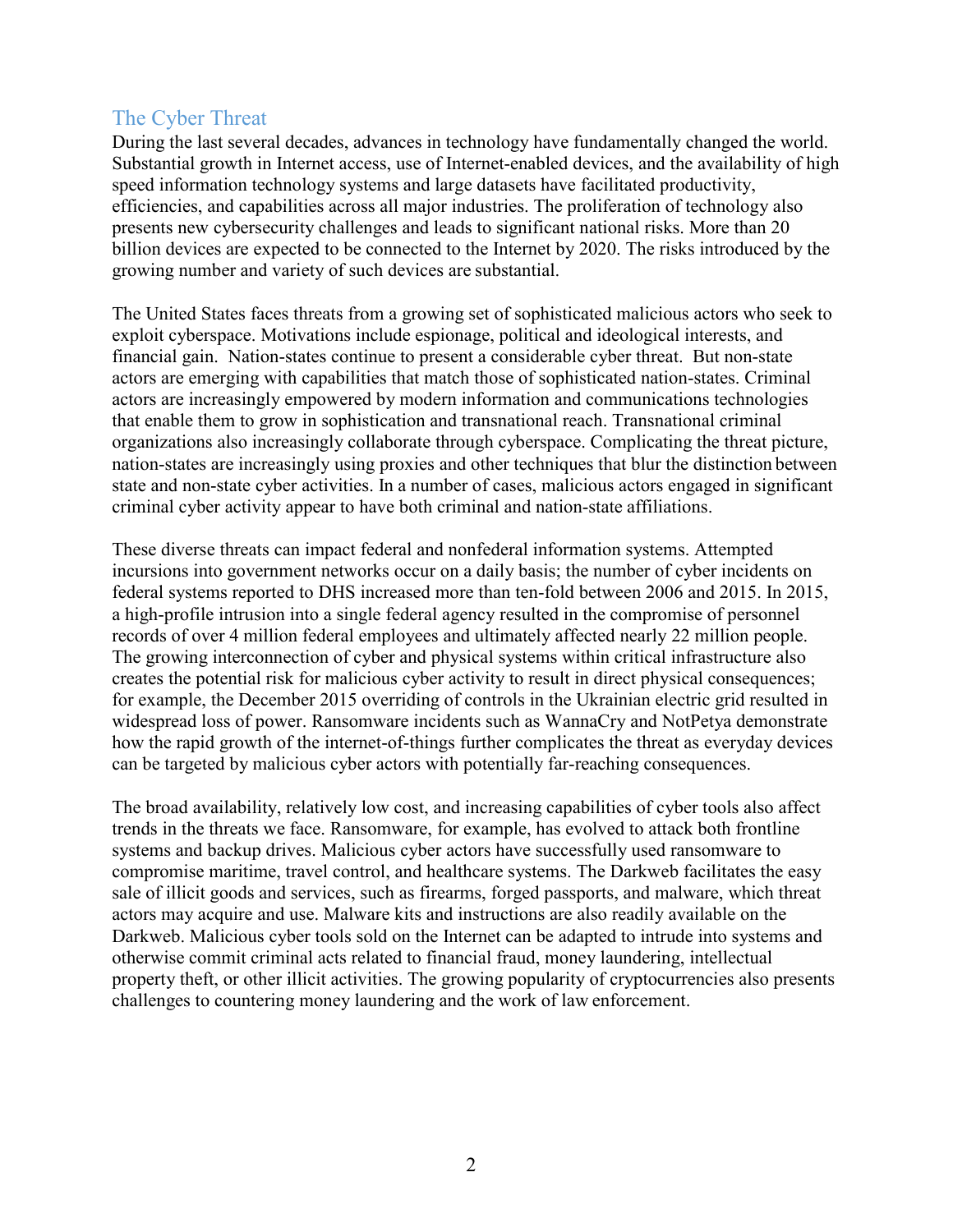### Managing National Cybersecurity Risk

DHS must find innovative ways to leverage our broad resources and capabilities across the Department and the homeland security enterprise to strategically manage national cybersecurity risks. We have accordingly identified five pillars of a DHS-wide risk management approach. Through our efforts to accomplish seven identified goals across these five pillars, we work to ensure the availability of critical national functions and to foster efficiency, innovation, trustworthy communication, and economic prosperity in ways consistent with our national values and that protect privacy and civil liberties.

#### **DHS Cybersecurity Goals**

#### Pillar I – Risk Identification

 **Goal 1: Assess Evolving Cybersecurity Risks.** *We will understand the evolving national cybersecurity risk posture to inform and prioritize risk management activities.*

#### Pillar II – Vulnerability Reduction

- **Goal 2: Protect Federal Government Information Systems**. *We will reduce vulnerabilities of federal agencies to ensure they achieve an adequate level of cybersecurity.*
- **Goal 3: Protect Critical Infrastructure.** *We will partner with key stakeholders to ensure that national cybersecurity risks are adequately managed.*

#### Pillar III – Threat Reduction

 **Goal 4: Prevent and Disrupt Criminal Use of Cyberspace.** *We will reduce cyber threats by countering transnational criminal organizations and sophisticated cyber criminals.*

#### Pillar IV – Consequence Mitigation

 **Goal 5: Respond Effectively to Cyber Incidents**. *We will minimize consequences from potentially significant cyber incidents through coordinated community-wide response efforts.*

#### Pillar V – Enable Cybersecurity Outcomes

- **Goal 6: Strengthen the Security and Reliability of the Cyber Ecosystem**. *We will support policies and activities that enable improved global cybersecurity risk management.*
- **Goal 7: Improve Management of DHS Cybersecurity Activities.** *We will execute our departmental cybersecurity efforts in an integrated and prioritized way.*

The first pillar of our approach is better understanding our national risk posture. Understanding these risks at the strategic level will enable us to effectively allocate resources and prioritize efforts to address vulnerabilities, threats, and consequences across all of our cybersecurity activities.

Under pillars two through four, we focus on reducing or mitigating vulnerabilities, threats, and the potential consequences from cybersecurity incidents. DHS leads national efforts to protect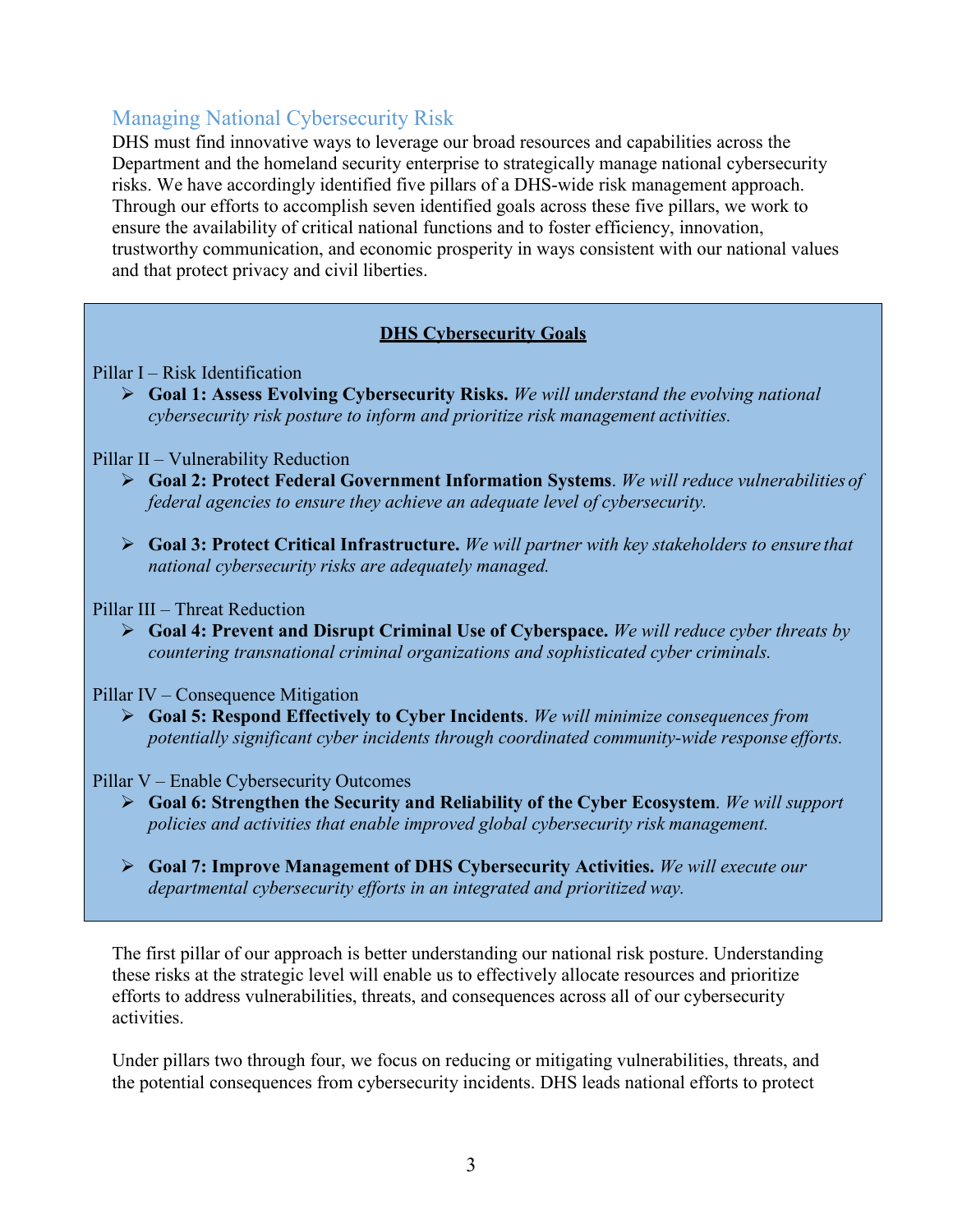federal information systems, critical infrastructure, and other systems that impact national security, public health and safety, and economic security. These protective efforts seek to reduce organizational and systemic vulnerability to malicious cyber activity and empower stakeholders to make informed risk management decisions and to improve their cybersecurity. At the same time, our law enforcement Components work closely with each other, and throughout the law enforcement community, to reduce threats by aggressively investigating, disrupting, and defeating criminal actors and organizations that use cyberspace to carry out their illicit activities. To mitigate the consequences of cyber incidents, DHS draws upon its experience and capabilities in emergency management in addition to our network protection and law enforcement capabilities. DHS plays a lead role in the federal response to many cyber incidents, which may or may not involve physical consequences. DHS works with other federal agencies and stakeholders to minimize impacts and ensure that lessons learned from incidents are incorporated into future risk management efforts.

Finally, DHS also works to support cybersecurity risk management outcomes under the fifth pillar of our approach through efforts aimed at making cyberspace more defensible. This includes efforts to strengthen the security and reliability of the overall cyber ecosystem, and align our internal cybersecurity efforts. In particular, DHS seeks to foster security innovations that give an advantage to those protecting networks, and also to drive research, development, and technology transfer efforts. Because cyberspace is inherently global, DHS collaborates with the international community to build capacity, advocate for best practices, and promote responsible international behavior to ensure that the Internet remains open, interoperable, secure, and reliable. DHS also prioritizes efforts to address cybersecurity workforce challenges and empower organizations to recruit, hire, develop, and retain personnel with strong and enduring cybersecurity skillsets.

Through these complementary efforts across our Components, DHS works to collectively shift the advantage away from malicious cyber actors and toward those who are working to reduce national cybersecurity risks. Accomplishing our identified cybersecurity goals will also deter malicious cyber activity by denying access to, and imposing costs on, those who try to use cyberspace for illicit purposes. The cross-cutting goals and objectives set forth in this strategy are designed to ensure that DHS is maximizing its unique resources to accomplish impactful policy and operational outcomes as part of a national cybersecurity risk management approach.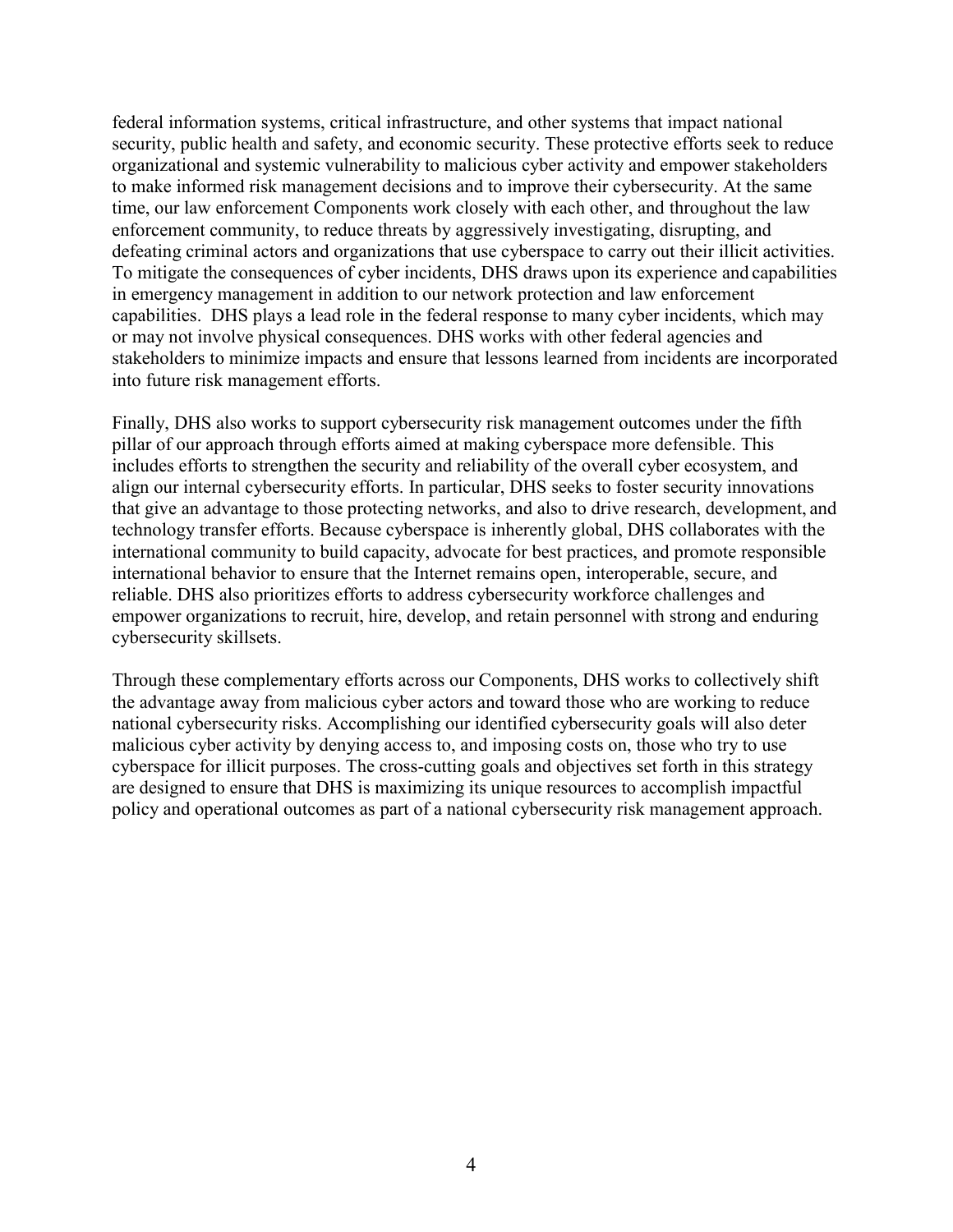### Guiding Principles

DHS advances our mission and will accomplish our cybersecurity goals by aligning departmental activities according to the following guiding principles:

- 1. *Risk prioritization.* The foremost responsibility of DHS is to safeguard the American people and we must prioritize our efforts to focus on systemic risks and the greatest cybersecurity threats and vulnerabilities faced by the American people and our homeland.
- 2. *Cost-effectiveness*. Cyberspace is highly complex and DHS efforts to increase cybersecurity must be continuously evaluated and reprioritized to ensure the best results for investments made.
- 3. *Innovation and agility.* Cyberspace is an evolving domain with emergent risks. Although the proliferation of technology leads to new risks, it also provides an opportunity for innovation. DHS must lead by example in researching, developing, adapting, and employing cutting-edge cybersecurity capabilities and remain agile in its efforts to keep up with evolving threats and technologies.
- 4. *Collaboration.* The growth and development of the Internet has been primarily driven by the private sector and the security of cyberspace is an inherently cross-cutting challenge. To accomplish our cybersecurity goals, we must work in a collaborative manner across our Components and with other federal and nonfederal partners.
- 5. *Global approach.* Robust international engagement and collaboration is required to accomplish our national cybersecurity goals. DHS must engage internationally to manage global cyber risks, respond to worldwide incidents, and disrupt growing transnational cyber threats as well as encourage other nations and foreign entities to adopt the policies necessary to create an open, interoperable, secure, and reliable Internet.
- 6. *Balanced equities.* Cyberspace empowers people and enables prosperity worldwide. Cybersecurity is not an end unto itself, and efforts to mitigate cybersecurity risks must also support international commerce, strengthen international security, and foster free expression and innovation.
- 7. *National values.* DHS must uphold privacy, civil rights, and civil liberties in accordance with applicable law and policy. The Department empowers our cybersecurity programs to succeed by integrating privacy protections from the outset and employing a layered approach to privacy and civil liberties oversight.<sup>2</sup>

<sup>&</sup>lt;sup>2</sup> See, for example, the Fair Information Practice Principles available at: https:/[/www.dhs.gov/xlibrary/assets/privacy/privacy\\_policyguide\\_2008-01.pdf](http://www.dhs.gov/xlibrary/assets/privacy/privacy_policyguide_2008-01.pdf)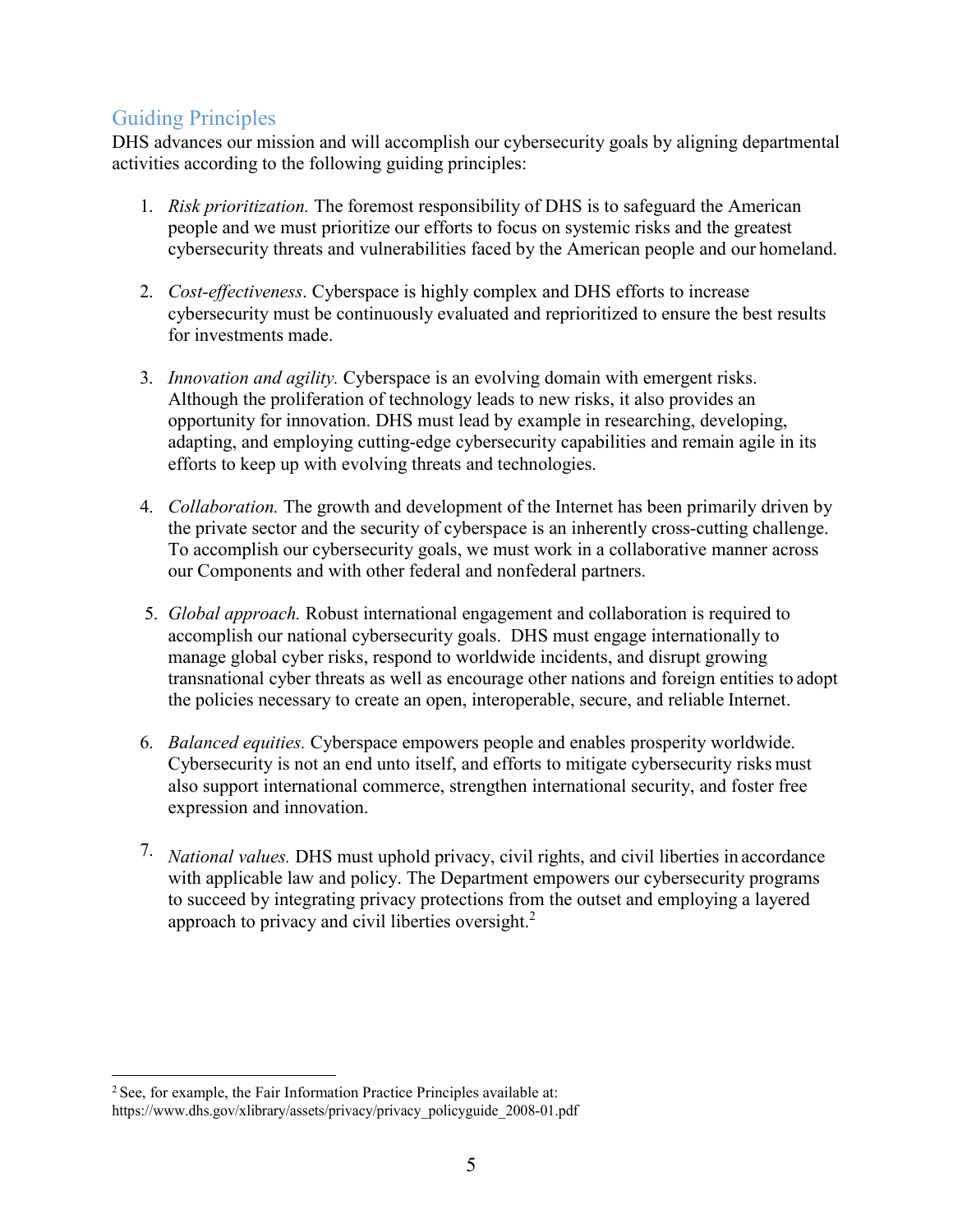#### Development and Implementation

The DHS Office of Strategy, Policy, and Plans (PLCY) led the development of this strategy in collaboration with all DHS Components and in accordance with section 1912 of the 2017 National Defense Authorization Act.

In accordance with section 1912, DHS will also issue a corresponding implementation plan to outline Component roles, responsibilities, programs, and timelines for accomplishing these goals and objectives. This strategy and the implementation plan will be used to harmonize and prioritize DHS cybersecurity planning, programming, budget, training, and execution activities. In addition, the Joint Requirements Council will utilize the strategy and implementation plan to support the review of capability gap analyses and requirements generated by relevant Components. PLCY will annually assess implementation of this strategy and provide a report to the Secretary. The report will include areas of success, opportunities for improvement, constraints impeding progress, and suggested adjustments to the strategy. DHS will review and update this strategy in 2023, and periodically thereafter.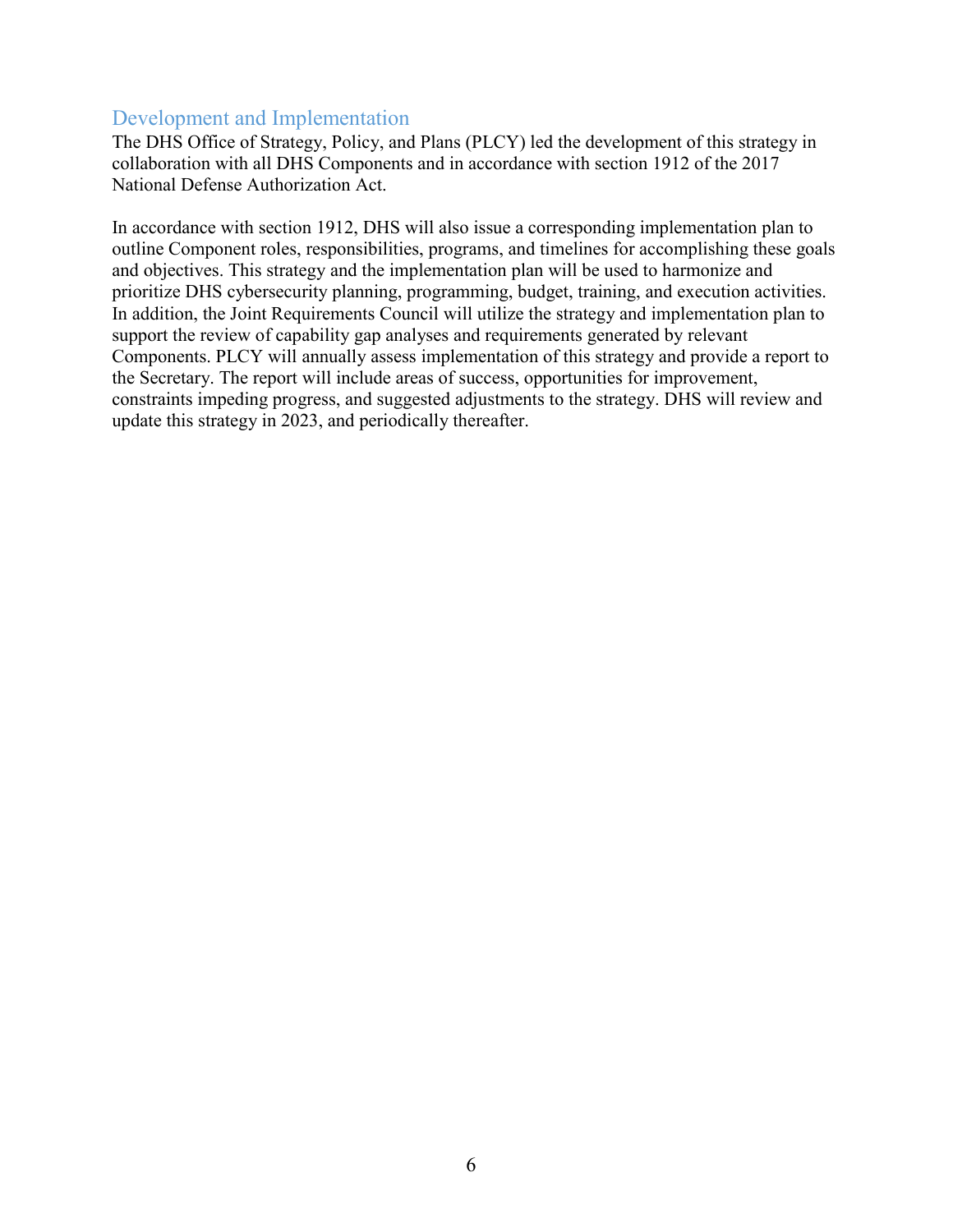### بك

### PILLAR 1 – RISK IDENTIFICATION

DHS must understand the global cybersecurity landscape and associated risks at the strategic level to effectively allocate our resources and prioritize departmental efforts to address vulnerabilities, threats, and consequences across all of our cybersecurity activities.

#### Goal 1: Assess Evolving Cybersecurity Risks *We will understand the evolving national cybersecurity risk posture to inform and prioritize risk management activities.*

For DHS to effectively execute our mission in the long-term, we must work with stakeholders, including sector-specific agencies, nonfederal cybersecurity firms, and other federal and nonfederal entities, to gain an adequate understanding of the national cybersecurity risk posture, analyze evolving interdependencies and systemic risk, and assess changing techniques of malicious actors.

Objective 1.1: Maintain strategic awareness of trends in national and systemic cybersecurity risks.

Understanding trends in threats, vulnerabilities, interdependencies, and potential consequences over time will allow DHS to prioritize our protective, investigative, and response activities, and to plan and budget appropriately. DHS must also take stock of gaps in national analytic capabilities and risk management efforts to ensure a robust understanding of the effectiveness of cybersecurity efforts. We must anticipate the changes that future technological innovation will bring, ensure long-term preparedness, and prevent a "failure of imagination."

#### *Sub-Objectives:*

- a. Identify evolving cybersecurity risks that affect national security, public health and safety, and economic security.
- b. Identify and develop plans to address gaps in analytic capabilities and risk management efforts across DHS and national cybersecurity stakeholders.
- c. Develop scenarios and plans for future technology developments and potentially disruptive innovations and adjust DHS efforts accordingly.

#### *Outcomes:*

DHS understands national and systemic cybersecurity risks and regularly adjusts our program and policy efforts to account for evolving technologies and operational priorities.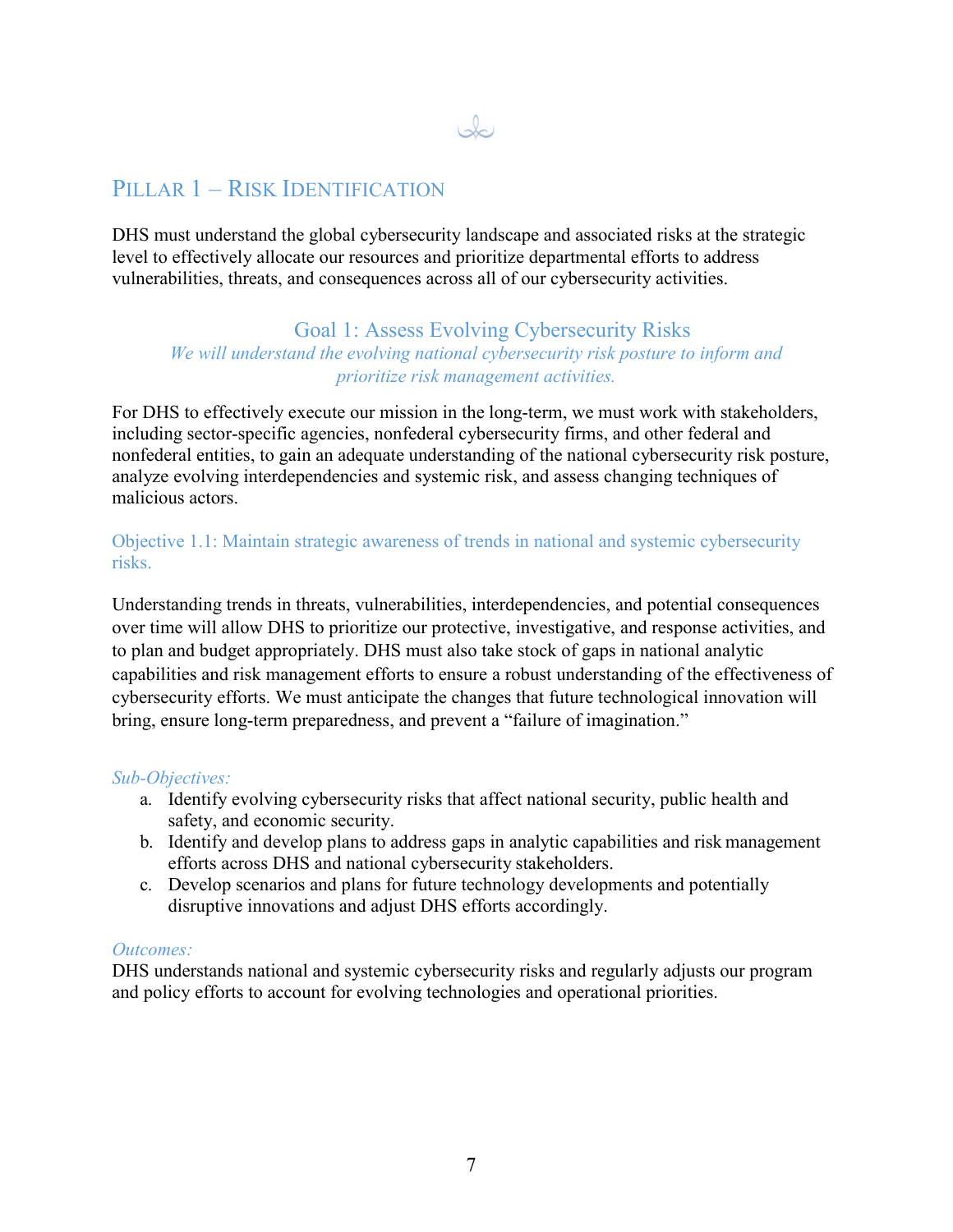### PILLAR II – VULNERABILITY REDUCTION

DHS works to reduce organizational and systemic vulnerabilities across the federal enterprise, including our own networks, as well as other nationally critical systems and assets. Through technical capabilities, cybersecurity information, and other assistance, we empower our stakeholders to better manage their cybersecurity risks.

 $\omega$ 

#### Goal 2: Protect Federal Government Information Systems

#### *We will reduce vulnerabilities of federal agencies to ensure they achieve an adequate level of cybersecurity.*

DHS leads the effort to secure the federal enterprise and must use all available mechanisms to ensure that every agency maintains an adequate level of cybersecurity, commensurate with its own risks and with those of the larger enterprise.<sup>3</sup> While individual agencies ultimately must implement their own cybersecurity risk-management programs because they are best positioned to understand their unique mission environments, DHS works with the Office of Management and Budget (OMB) to ensure an adequate level of security enterprise-wide and to address systemic risks and interdependencies across and between agencies. DHS must also support agency efforts to reduce their vulnerabilities to cyber threats by providing tailored capabilities, tools, and services to protect legacy systems as well as cloud and shared infrastructure. Within its own systems, DHS must continue to adopt new technologies and serve as a model for other agencies in the implementation of cybersecurity best practices.

In looking across the federal enterprise and in protecting its own information systems, DHS must address the greatest risks first and focus on the highest impact systems, assets, and capabilities. This means identifying the most critical systems and prioritizing protections around those systems. DHS must use cost-effective approaches that both get the most risk reduction leverage and ensure maximum return for investment. DHS must exhibit leadership through direct action and offerings, but also through collaboration with other agencies and stakeholders to pursue innovations like changes in federal information technology and procurement policies, improved analysis, and better operational planning. DHS must continue to closely collaborate with agencies including OMB, the U.S. General Services Administration, and the National Institute of Standards and Technology (NIST), as well as those responsible for protecting military and intelligence networks to deliver cybersecurity outcomes for the federal enterprise.

<sup>3</sup>DHS's authority to administer the implementation of agency information security policy and practices applies to systems of federal, executive-branch agencies, except for national security systems and certain Department of Defense and intelligence community systems. See 44 U.S.C. § 3553(b).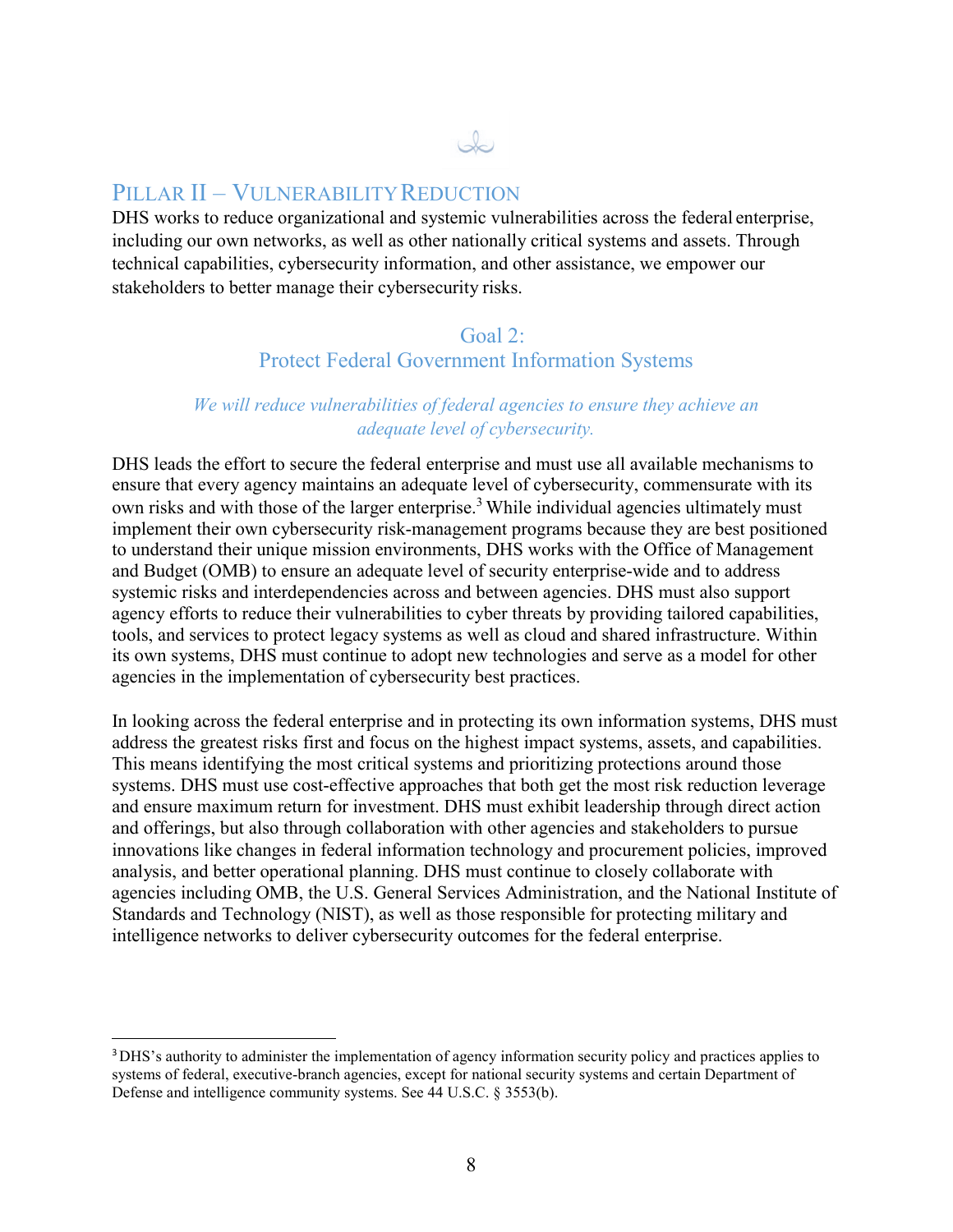#### Objective 2.1: Increase cybersecurity of the federal enterprise through improved governance, information security policies, and oversight.

To execute our statutory responsibility to administer the implementation of agency information security policies and practices, DHS must continuously assess and advocate for changes to federal information technology governance structures and government-wide policies and programs that affect cybersecurity outcomes and investments. It is necessary to further refine and clarify roles and responsibilities between OMB, DHS, and other agencies. To start, DHS must provide better support to OMB's policy development and oversight role, and assess our own policies and programs to ensure efficiency and effectiveness. DHS must also advocate for and develop new processes to ensure accountability within agencies and across the federal enterprise in order to affect necessary cybersecurity changes. In support of these efforts, DHS must integrate information from existing protective capabilities along with relevant cybersecurity threat reporting from the intelligence community, law enforcement, and other sources to enhance the ability to understand individual agency, enterprise, and systemic risks, inform risk management decisions, and assess potential returns on investment. Driven by this information, the federal enterprise will be able to prioritize resources to meaningfully address policy and capability gaps and build a more modern, secure, and resilient information infrastructure.

#### *Sub-Objectives:*

- a. Develop and implement a clear governance model for federal cybersecurity, including defining roles and responsibilities for legacy and cloud or shared services.
- b. Issue new or revised policies and recommendations as required, consistent with DHS authorities, to ensure adequate cybersecurity across the federal enterprise.
- c. Develop a formalized approach to measure and track agency adoption of information security policies, practices, and required controls.
- d. Implement processes to increase agency accountability and compliance with information security policies, practices, and required controls.
- e. Assess enterprise and individual agency risk posture through strategic analyses, available threat reporting, and other means to inform cybersecurity and investment priorities.
- f. Provide agencies with integrated and operationally relevant information necessary to understand and manage their cyber risk.

#### *Outcomes:*

DHS-led efforts result in agencies maintaining an adequate level of cybersecurity, commensurate with each agency's risks and with those of the federal enterprise.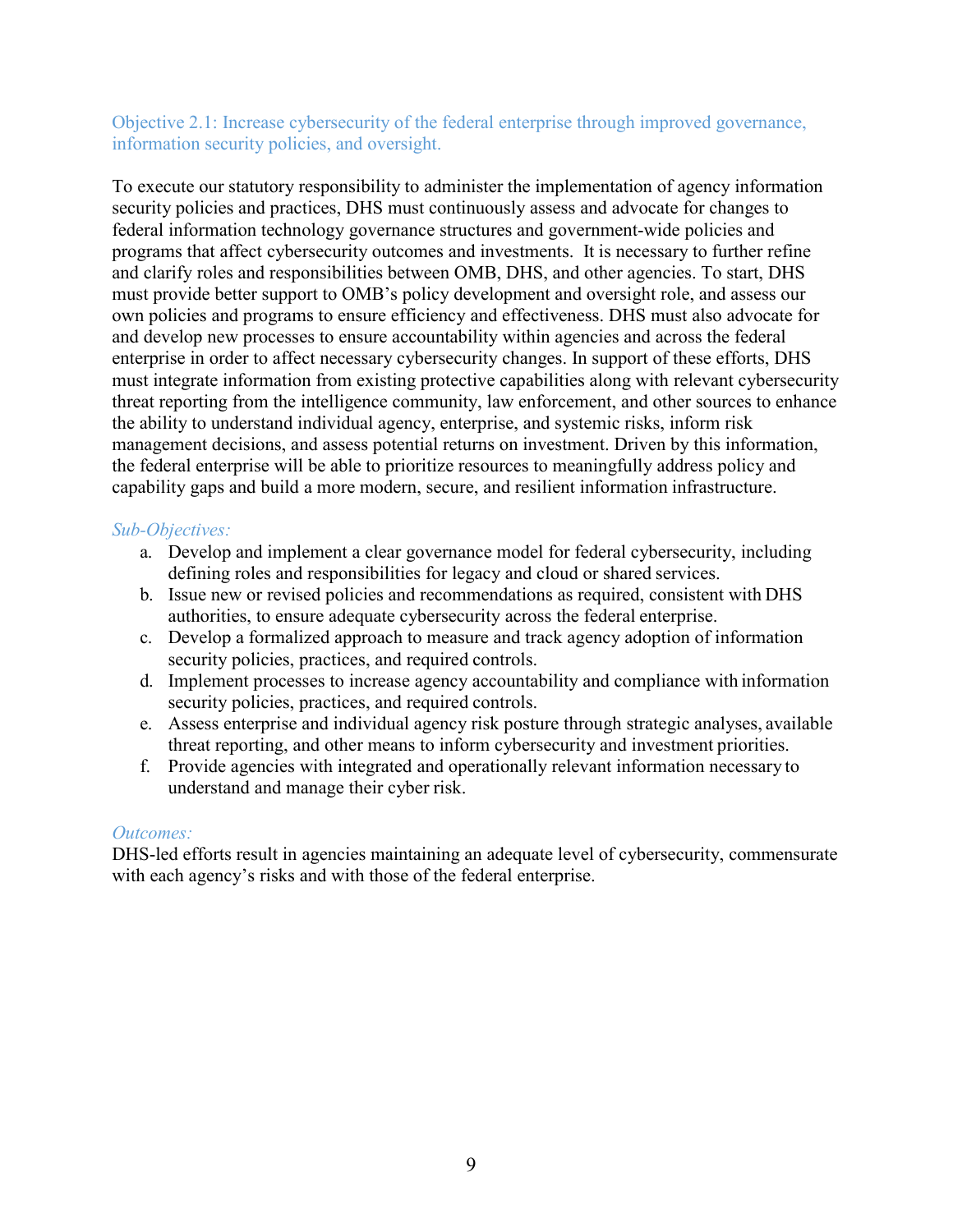#### Objective 2.2: Provide protective capabilities, tools, and services across the federal enterprise.

DHS operates enterprise-wide capabilities and offers tools and services to assist agencies manage their cybersecurity risks. Certain elements of the federal enterprise must be further centralized to appropriately and consistently address key cybersecurity risks and provide improved enterprisewide security. For example, DHS has made significant progress in establishing baseline protective capabilities across the federal enterprise through the deployment of perimeter security capabilities. DHS will establish additional capabilities to cost-effectively address key cybersecurity risks across the federal enterprise and to address increasing use of cloud infrastructure and shared services. DHS must also build on economic and operational efficiencies through the centralized purchase or in-house development of tools and services, where appropriate, to address threats to legacy systems and cloud or shared services. New tools and services may be offered to agencies on a reimbursable basis or without reimbursement when they provide needed capability to agencies, address priority threats, or are necessary to facilitate situational awareness, incident response, or other strategic goals.

#### *Sub-Objectives:*

- a. Identify elements of the federal enterprise that should be centralized to cost-effectively address key cybersecurity risks and provide enterprise security.
- b. Deploy, where appropriate, centralized protective capabilities to address enterprise-wide cybersecurity risk.
- c. Develop and provide additional cybersecurity tools and services for agencies in response to emerging or identified threats.
- d. Create performance metrics to measure the effectiveness of new and existing cybersecurity capabilities, tools, and services.

#### *Outcomes:*

Federal agencies utilize DHS capabilities, tools, and services to identify and mitigate cyber threats and vulnerabilities before they do significant harm.

#### Objective 2.3: Deploy innovative cybersecurity capabilities and practices to protect DHS information systems.

DHS must maintain an adequate level of security for our own systems. Many DHS information systems remain largely decentralized and are operated by Components without a standardized cybersecurity approach or methodology. DHS must undertake a systematic effort to assess our information systems at greatest risk, and to ensure that appropriate protective capabilities and methodologies are in place to secure sensitive information while enabling critical mission functions. DHS must adopt a more unified approach to securing our own information systems and, where appropriate, deploy standardized, cost-effective, and cutting-edge capabilities across high-value departmental information systems. As we increasingly leverage cloud and shared services, DHS must continue to develop and pilot emerging capabilities, tools, and practices to more effectively detect and mitigate evolving threats and vulnerabilities in a timely fashion and ensure that our cybersecurity approaches are flexible and dynamic enough to counter determined and creative adversaries. DHS must serve as a first adopter and model for other agencies as we work to modernize our information technology and the entire federal enterprise.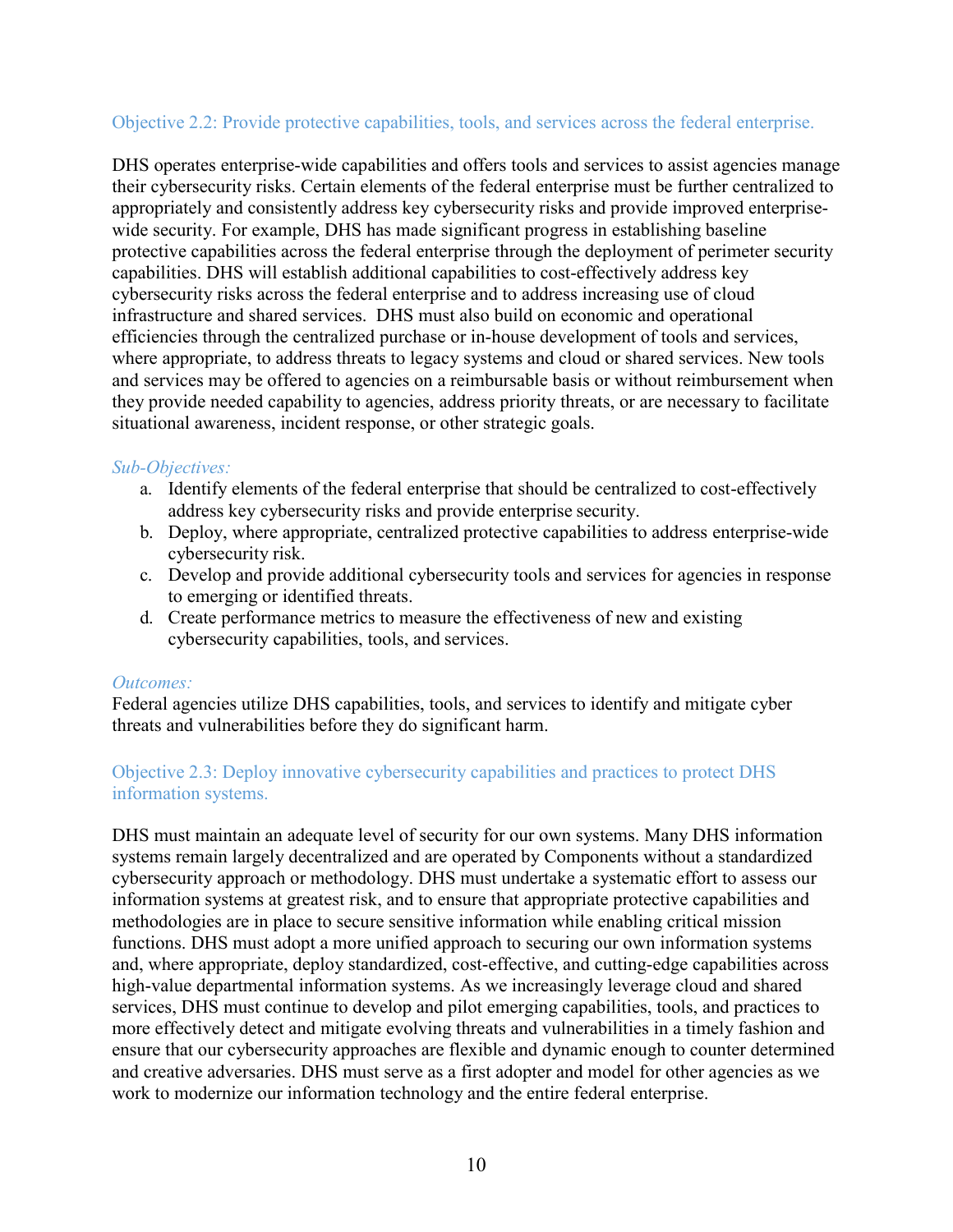#### *Sub-Objectives:*

- a. Conduct comprehensive risk and gap assessments across DHS information systems based on consistent methodology and government and industry best practices.
- b. Deploy appropriate best-in-class technologies and practices, including standardized solutions where cost-effective and operationally feasible to secure legacy systems and cloud or shared services.
- c. Pursue innovative and agile approaches to acquisition and technology procurement to deploy cutting-edge capabilities and facilitate use of cloud and shared services.
- d. Pilot innovative capabilities, tools, and other new technologies or practices that can protect DHS systems and are potentially scalable across the federal enterprise level.

#### *Outcomes:*

DHS maintains an adequate level of cybersecurity, commensurate with our own risks and with those of the government-wide enterprise, to ensure the confidentiality, availability, and integrity of critical DHS information systems and information.

### Jo  $Gaal 3$ Protect Critical Infrastructure

#### *We will partner with key stakeholders to ensure that national cybersecurity risks are adequately managed.*

DHS must ensure that growing cybersecurity risks across all critical infrastructure sectors and other systems that impact national security, public health and safety, and economic security are managed at an acceptable level.<sup>4</sup> DHS must partner with key stakeholders, including sector specific agencies and the private sector, to drive better cybersecurity by promoting the development and adoption of best practices and international standards, by providing services like risk assessments and other technical offerings, and by improving engagement efforts to advance cybersecurity risk management efforts. DHS must also expand operationally meaningful cybersecurity information sharing efforts to empower those protecting networks from cyber threats. To these ends, DHS serves an essential partnership role as the sector-specific lead or co-lead for 10 of the 16 critical infrastructure sectors and the Secretary coordinates the overall Federal effort to promote security and resilience across all of the sectors.<sup>5</sup> While continuing to leverage existing partnership structures, DHS must deepen technical collaboration across all the sectors and with other key nonfederal entities on risk mitigation efforts. As the agency

<sup>4</sup>Congress authorized DHS to engage broadly with federal and nonfederal entities to collaboratively address cybersecurity risks. See 6 U.S.C. § 148(c)(9).

<sup>5</sup> The 16 critical infrastructure sectors are: 1) Chemical; 2) Commercial Facilities; 3) Communications; 4) Critical Manufacturing; 5) Dams; 6) Defense Industrial Base; 7) Emergency Services; 8) Energy; 9) Financial Services; 10) Food and Agriculture; 11) Government Facilities; 12) Healthcare and Public Health; 13) Information Technology; 14) Nuclear Reactors, Materials, and Waste; 15) Transportation Systems; and 16) Water and Wastewater (*<https://www.dhs.gov/critical-infrastructure-sectors>*)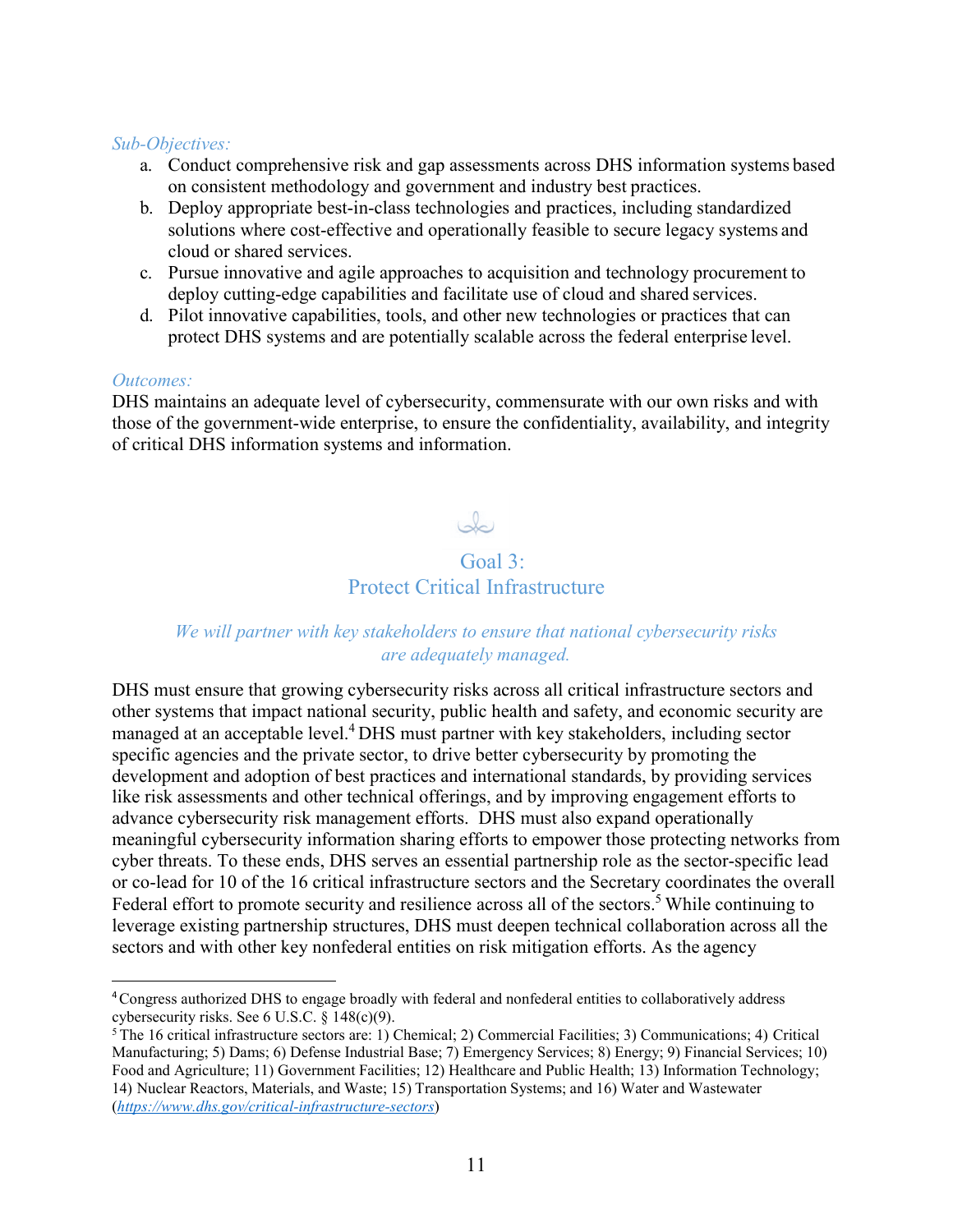designated to lead the national effort to protect the Nation's infrastructure, DHS must also act as a backstop to ensure that cybersecurity threats do not disrupt the provision of essential services to the American people. DHS must, therefore, smartly leverage its regulatory authorities in tailored ways, and engage with other agencies to ensure that their policies and efforts are informed by cybersecurity risks and aligned to national objectives to address critical cybersecurity gaps.

To properly allocate resources and prioritize efforts, DHS must maintain substantial awareness of the cybersecurity risk posture across critical infrastructure. This includes understanding the potential consequences of infrastructure-related cybersecurity incidents. DHS must prioritize its engagement efforts based upon those with the highest risk, such as entities where a cyber incident could result in catastrophic impacts.<sup>6</sup>

#### Objective 3.1: Mature cybersecurity offerings and engagements to address significant national risks to critical infrastructure.

DHS must improve the cybersecurity of critical infrastructure through the development and deployment of tools, services, and other offerings, as well as through targeted outreach to critical infrastructure owners and operators, service providers, and other key enablers of risk management activity. DHS must routinely evaluate the value of these risk management efforts and assess capability gaps. In particular, DHS must engage sector-specific agencies, nonfederal cybersecurity firms, individual critical infrastructure entities, and other stakeholders to assess interdependencies and systemic risk across critical infrastructure, and identify gaps in risk management efforts. DHS offerings must be prioritized to focus on systemic risk or address risk at individual entities that have the greatest potential impact on national security, public health and safety, and economic security. Offerings that do not address identified gaps or provide DHS with access to unique cybersecurity information should be reconsidered.

To ensure effective outreach, DHS must take a disciplined approach to identify its key stakeholders, including entities across all 16 critical infrastructure sectors and key enablers of risk management activities. DHS must expand efforts to encourage adoption of applicable cybersecurity best practices, including NIST's *Framework for Improving Critical Infrastructure Cybersecurity*. <sup>7</sup> DHS must also increasingly leverage field personnel to engage geographically diverse stakeholders to encourage the adoption of cybersecurity risk management best practices and provide access to available cybersecurity information, risk management offerings, and other DHS-wide capabilities. DHS must also be prepared to engage with officials at the appropriate levels within an organization to ensure that gaps in critical infrastructure cybersecurity involving potentially significant impacts on national security, public health and safety, or economic security are addressed.

<sup>6</sup> Executive Order 13636, "Improving Critical Infrastructure Cybersecurity" (2013), section 9 (*<https://www.gpo.gov/fdsys/pkg/FR-2013-02-19/pdf/2013-03915.pdf>*).

<sup>7</sup> Available at *<https://www.nist.gov/cyberframework>*.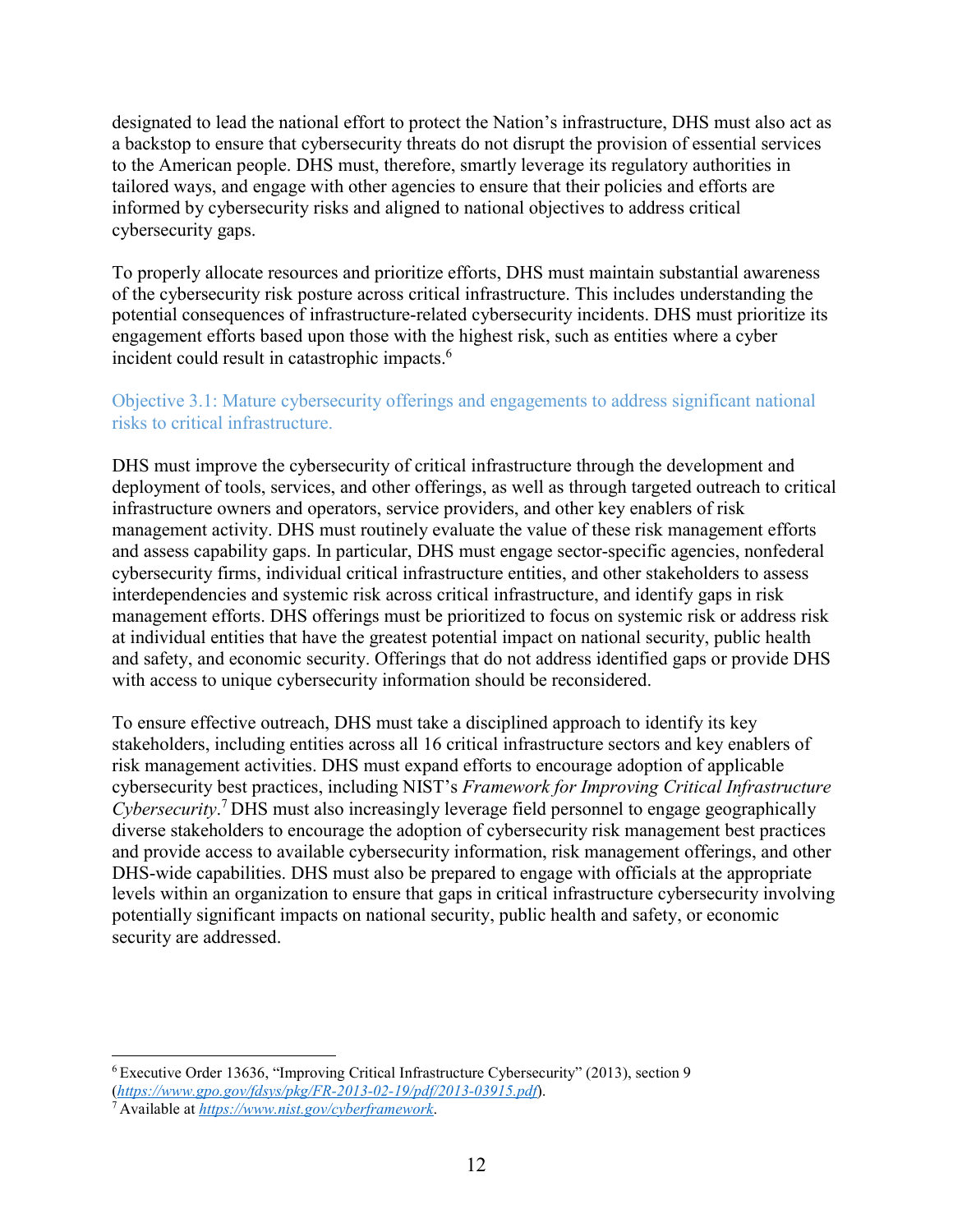#### *Sub-Objectives:*

- a. Understand the interdependencies across critical infrastructure and systemic risksthat affect national security, public health and safety, and economic security.
- b. Evaluate the efficacy, quality, and usage of DHS cybersecurity risk management offerings provided to various critical infrastructure and other key stakeholders.
- c. Assess impact of engagement by DHS personnel on progress toward adoption of best practices and usage of DHS offerings.
- d. Identify and prioritize gaps in current national cybersecurity risk management efforts.
- e. Address identified gaps through tools, services, and other offerings provided to critical infrastructure owners and operators or other key entities.
- f. Establish mechanisms to mitigate persistent cybersecurity risks with a potential significant impact on national security, public health and safety, or economic security.

#### *Outcomes:*

DHS reduces the most significant national risks to critical infrastructure, especially those where incidents could have a significant impact on national security, public health and safety, and economic security.

#### Objective 3.2: Expand and improve sharing of cyber threat indicators, defensive measures, and other cybersecurity information.

DHS must assess and improve existing information sharing efforts to ensure that the most operationally useful information is provided to our stakeholders. We serve as the main federal interface for receiving and sharing cyber threat indicators and defensive measures between and among nonfederal entities and with other agencies.<sup>8</sup> DHS must build on and expand automated mechanisms to receive, analyze, and share cyber threat indicators, defensive measures, and other cybersecurity information with critical infrastructure and other key stakeholders. DHS must continue to pursue programs for sharing vulnerability information and classified cybersecurity information where appropriate, while also emphasizing the need to rapidly declassify cyber threat and associated contextual information. DHS must continue to partner with information sharing and analysis centers and other information sharing and analysis organizations to increase access to and collaboration regarding cybersecurity information. We must identify and address barriers to sharing information with the U.S. Government and between agencies. In addition to expanding its information sharing and collaboration capacities, DHS must improve its analytic capabilities to enhance the quantity and quality of information shared and increase the value of information sharing programs for all critical infrastructure stakeholders.

#### *Sub-Objectives:*

- a. Continue to expand participation in information sharing programs and increase the cybersecurity information shared by all participants.
- b. Support engagement with information sharing and analysis centers, information sharing and analysis organizations, and other information sharing entities or fora.
- c. Increase the ability of DHS to analyze, correlate, and enrich data received and shared with all cybersecurity information sharing partners.

<sup>&</sup>lt;sup>8</sup> The terms "cyber threat indicator" and "defensive measure" are defined in the Cybersecurity Information Sharing Act of 2015, at 6 U.S.C. § 1501.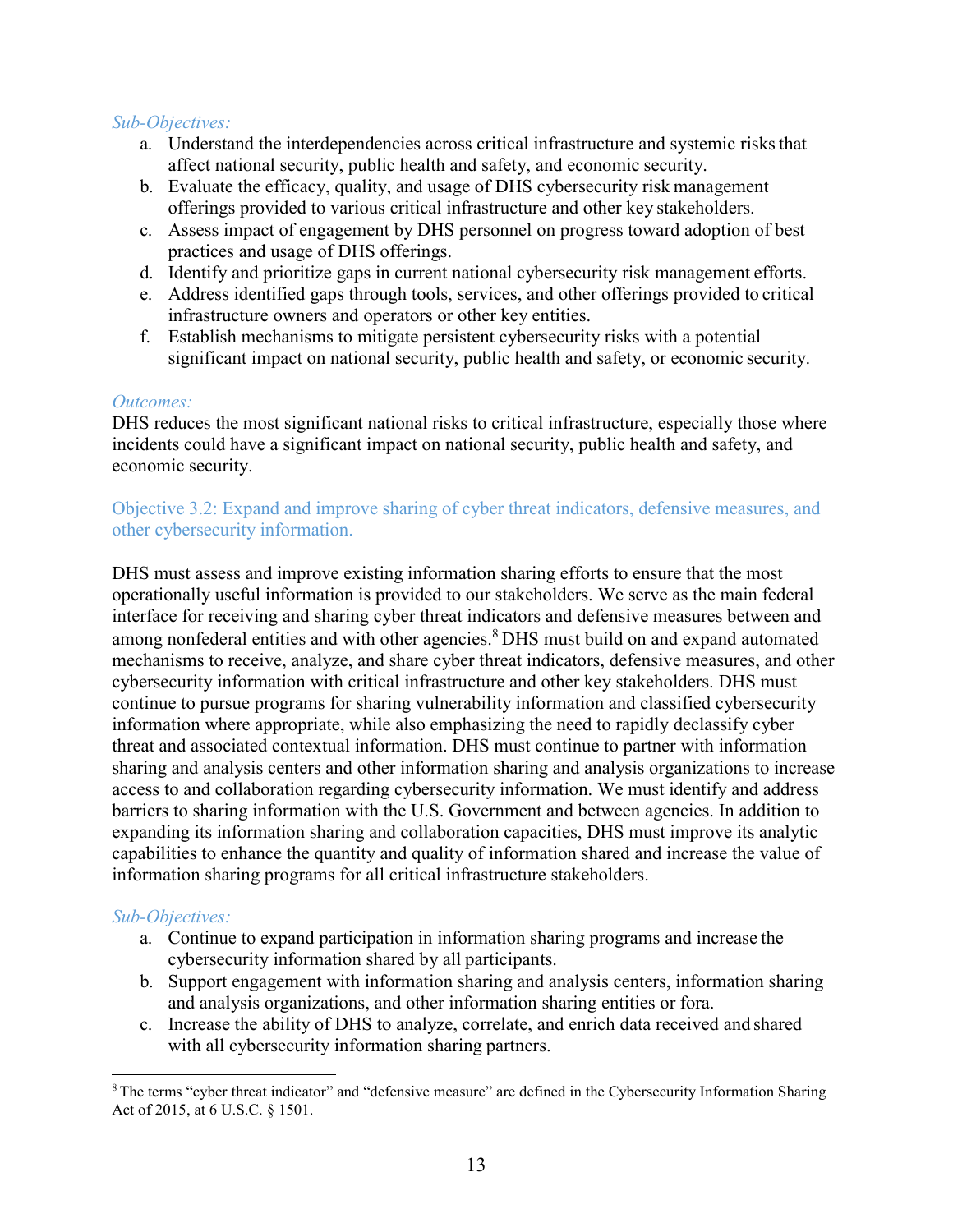- d. Improve technical platforms and mechanisms to share cybersecurity information and collaborate with stakeholders, including in highly automated ways.
- e. Evaluate the efficacy of, and continue to improve, DHS programs to share or access classified and unclassified U.S. Government information to protect nonfederal entities.

#### *Outcomes:*

Cybersecurity stakeholders increasingly leverage information shared by DHS to quickly understand cybersecurity risks and protect their information systems.

#### Objective 3.3: Improve cybersecurity capabilities and resources available to sector-specific agencies, regulators, and policymakers.

As a sector specific agency for 10 critical infrastructure sectors, DHS must ensure institutional knowledge and specialized expertise for each of these sectors in order to best support that sector during steady-state and incident response activities. In addition, DHS has regulatory authority with respect to chemical and transportation sectors. DHS must maintain relevant expertise, mature existing voluntary and regulatory partnerships, and continue to integrate cyber and physical resources for these sectors. DHS must also continue to mature our capabilities to provide non-DHS sector-specific agencies, regulators, and other policy-making entities with cybersecurity expertise to inform efforts to protect the Nation's critical infrastructure. DHSmust leverage its expertise to shape the wide array of federal and nonfederal policies that can drive significant advancements in cybersecurity.

#### *Sub-Objectives:*

- a. Enhance sector-specific cyber expertise to understand the potential impact of cyber incidents and facilitate risk management efforts.
- b. Assess and update DHS policies and regulations to address cybersecurity risk to covered entities.
- c. Support each critical infrastructure sector in developing and employing appropriate cybersecurity approaches and technical support mechanisms.
- d. Identify and provide technical and other support to significant non-DHS regulatory and policy efforts that affect management of national cybersecurity risk.

#### *Outcomes:*

All of the 16 critical infrastructure sectors are aware of cyber risks to their sector and maintain sufficient cybersecurity-related policies and capabilities to support risk management efforts.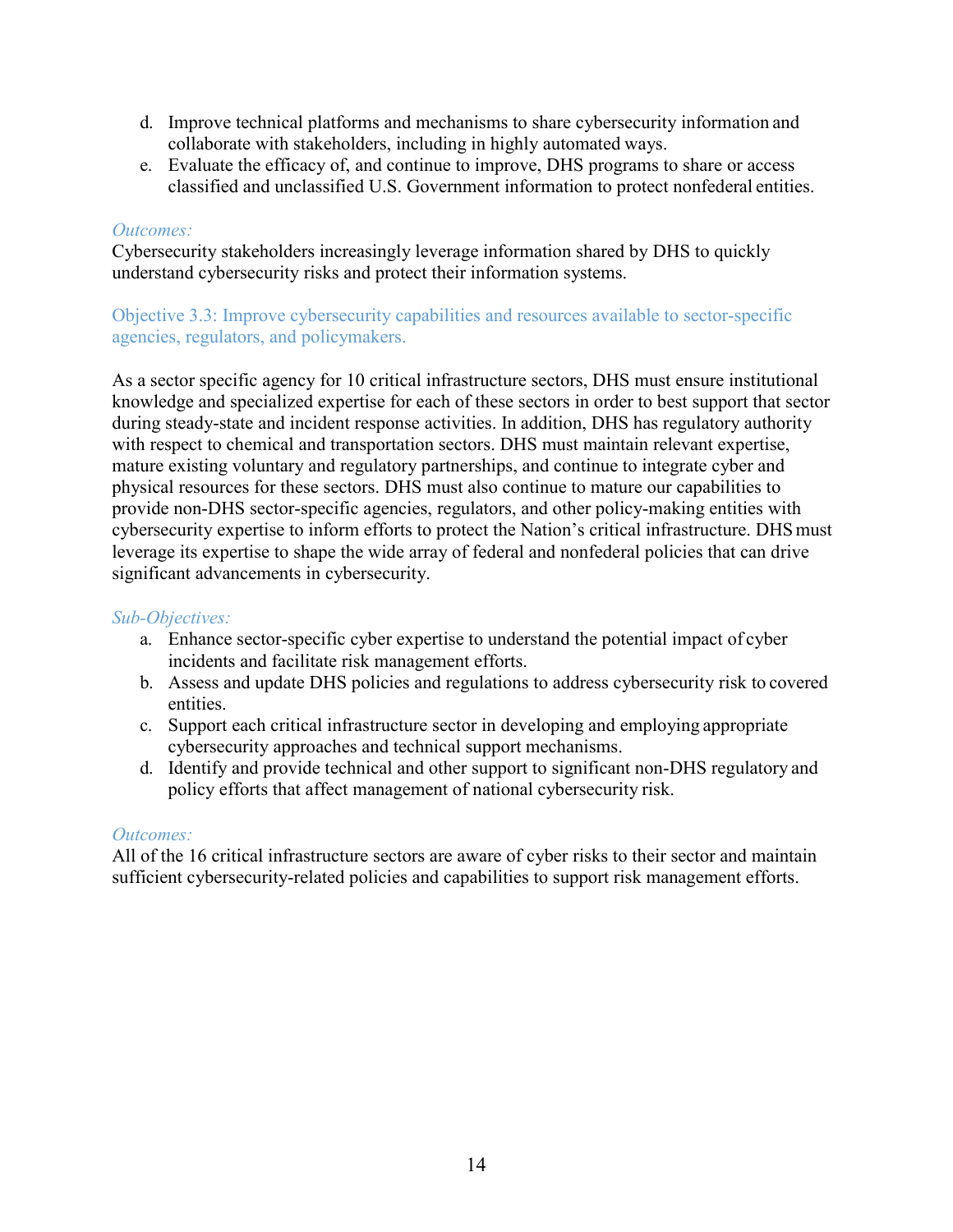### PILLAR III – THREAT REDUCTION

DHS law enforcement agencies investigate and reduce threats from cyber criminals. In partnership with other law enforcement agencies, DHS must prevent cyber crime and disrupt criminals and criminal organizations who use cyberspace to carry out their illicit activities and leverage identified threat activity and trends to inform national risk management efforts.

Jo

#### Goal 4: Prevent and Disrupt Criminal Use of Cyberspace

#### *We will reduce cyber threats by countering transnational criminal organizations and sophisticated cyber criminals.*

Law enforcement performs a critical role in cybersecurity risk management by focusing on the threat, and preventing the use of cyberspace for illicit purposes. While breaches of sensitive personal information generate significant media attention, financial fraud, money laundering, theft of intellectual property and sensitive technologies, selling of illicit goods, and child exploitation are also increasingly being conducted online. In response, nearly all criminal investigations now require law enforcement investigators to have knowledge of computer forensics, digital investigations, and the cyber tradecraft that is necessary to counter transnational criminal threats. Improved criminal intelligence is also a key component of cyber investigations and combatting transnational criminal organizations.

DHS must continue to strengthen our efforts as part of the law enforcement community to pursue, counter, reduce, and disrupt illicit cyber activity by leveraging, in particular, our specialized expertise and capabilities to target financial and trans-border cyber crimes.<sup>9</sup> The transnational and cross-jurisdictional nature of cyberspace, as well as the sheer size of the challenge, requires closer collaboration with other federal, state, local, and international law enforcement partners.

#### Objective 4.1: Combat financial and trans-border cyber crimes and disrupt and defeat associated criminal organizations.

While our law enforcement jurisdiction is broad, DHS must continue to focus on our core investigative responsibilities regarding financial services and payment systems, computer fraud and abuse, cross-border transmission of illicit materials, human trafficking and child exploitation, intellectual property violations, misuse of cryptocurrencies, and other violations of customs law through the Internet or online marketplaces. DHS must prioritize investigative efforts to focus on identifying, disrupting, and dismantling transnational criminal organizations

<sup>9</sup> While multiple DHS Components have law enforcement responsibilities, those with the most direct responsibility related to countering illicit cyber activity include the United States Secret Service (USSS) and U.S. Immigration and Customs Enforcement Homeland Security Investigations (ICE/HSI).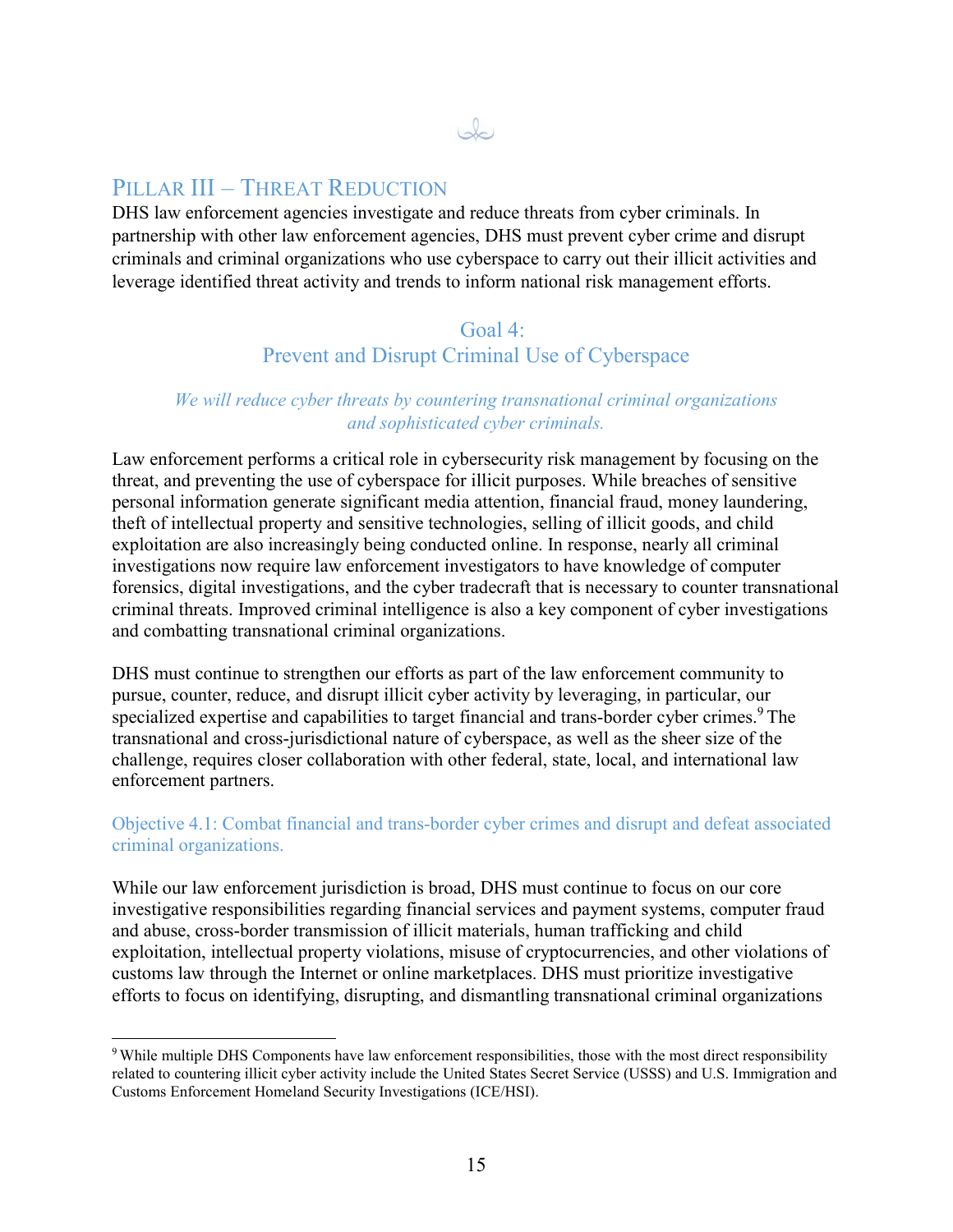and sophisticated criminals that constitute the most significant economic and homeland security threats to the Nation.

#### *Sub-Objectives:*

- a. Develop DHS investigative priorities related to illicit cyber activity.
- b. Identify and conduct high-impact investigations of cyber crimes and illicit uses of cyberspace by transnational criminal organizations.
- c. Disrupt the ability to use online marketplaces and tools for illicit trafficking, money laundering, and malicious cyber activity.
- d. Develop options to appropriately disrupt, counter, and deter transnational criminal organizations to augment arrest and prosecution of individual criminals.

#### *Outcomes:*

DHS law enforcement investigations effectively counter significant illicit cyber activities and the ability of transnational criminal organizations to operate online.

#### Objective 4.2: Prevent, disrupt, and counter cybersecurity threats to protected persons, special security events, and critical infrastructure.

DHS must fully leverage its law enforcement and protective capabilities to provide appropriate security for protected persons, special security events, federal facilities, and other high-risk critical infrastructure against cyber threats. DHS has been a leader in integrating traditional law enforcement methods and protective measures to strengthen security. Such efforts include working with national and international partners through electronic crimes task forces to prevent, detect, and investigate various cyber crimes, including potential terrorist attacks against critical infrastructure and financial payment systems, as well as improving the security of federal facilities. DHS must strengthen its ability to apply its full range of authorities in an integrated manner to counter cyber threats to protected persons, special security events, federal facilities, and other critical infrastructure.

#### *Sub-Objectives:*

- a. Identify and investigate cyber threats to protected persons, special events, federal facilities, and other critical infrastructure.
- b. Implement detection and protection measures to appropriately secure key systems and assets.

#### *Outcomes:*

DHS timely and thoroughly investigates key cyber threats to protected persons, events, and assets, and applies protective measures based on insight regarding such cyber threats.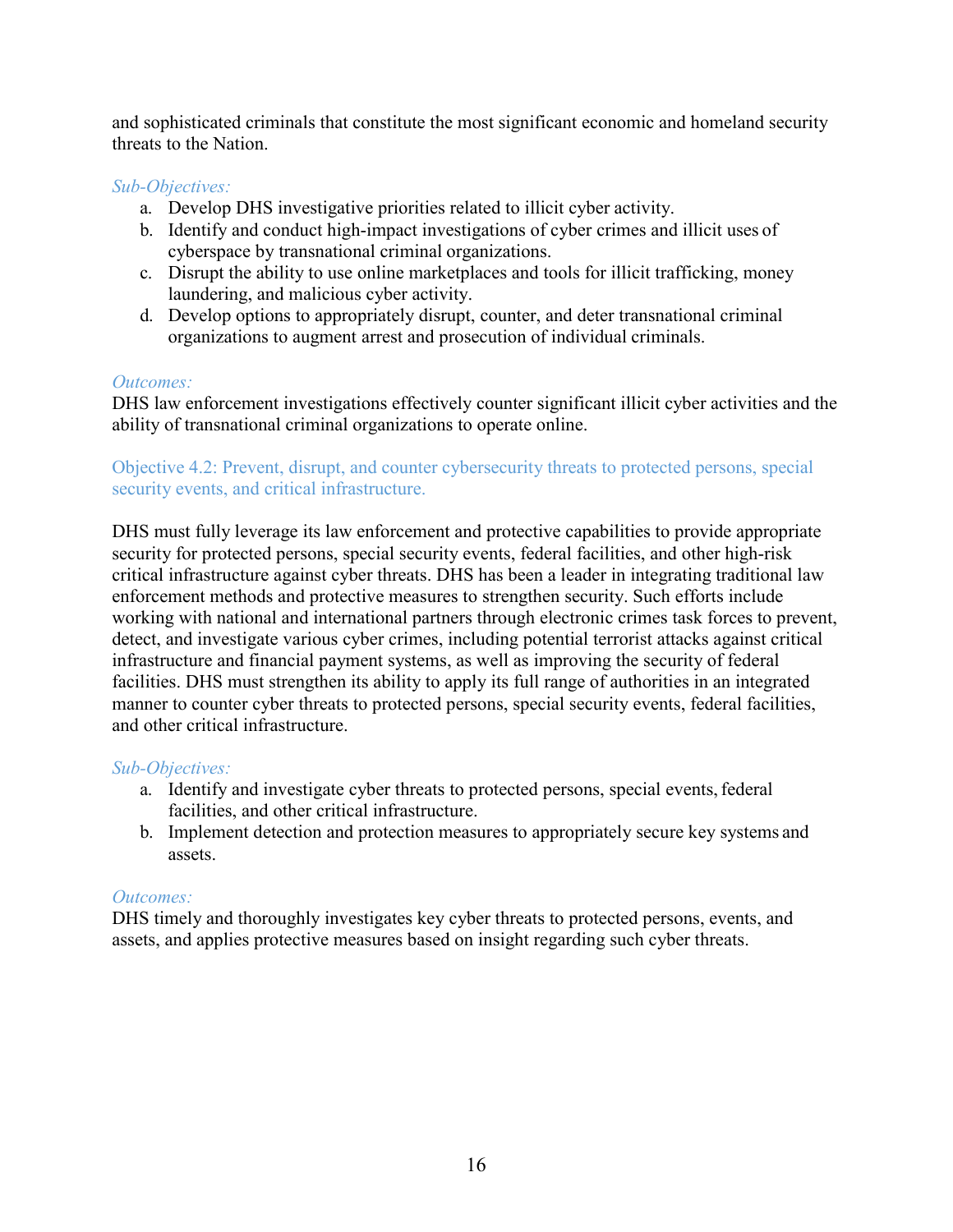#### Objective 4.3: Develop relationships and build law enforcement capacity to counter illicit uses of cyberspace.

Countering illicit uses of cyberspace requires enhanced law enforcement coordination and engagement. DHS must expand outreach to other law enforcement entities at the federal, state, local, territorial, and tribal levels. DHS must build on existing collaboration capabilities such as cyber crime centers and electronic crimes task forces, which join together law enforcement, the private sector, and academia for the purpose of preventing, detecting, and investigating various forms of cyber crimes. DHS must also expand our role in international cyber investigations and law enforcement working groups that target transnational criminal organizations through our numerous attachés located around the world, as well as with key international organizations such as Interpol and Europol. DHS must continue to provide training on cyber crime investigations and digital forensics to law enforcement partners, including equipping nonfederal agencies where appropriate.

#### *Sub-Objectives:*

- a. Collaborate with other domestic law enforcement agencies to investigate and counter cyber crimes.
- b. Strengthen partnerships with private industry and academia to prevent and counter illicit uses of cyberspace.
- c. Strengthen international law enforcement partnerships to counter cyber crimes.
- d. Provide training and, where appropriate, otherwise equip law enforcement partners to improve collective law enforcement capabilities.

#### *Outcomes:*

Greater cooperation with increasingly capable foreign and domestic law enforcement agencies results in apprehension of transnational criminal actors and dismantling of transnational criminal organizations that seek to use cyberspace for illicit purposes.

#### Objective 4.4: Develop capabilities and resources to enhance investigative efforts and address evolving law enforcement challenges.

DHS must better align our existing law enforcement efforts and resources to address new and emerging challenges in cyberspace, to include the growing use of end-to-end encryption, anonymous networks, online marketplaces, and cryptocurrencies. DHS must look for ways to leverage and share existing resources, technical capabilities, and investigative information available across the Department to counter illicit uses of cyberspace, and invest in new capabilities and development opportunities for law enforcement agents.

#### *Sub-Objectives:*

- a. Identify and align existing DHS cyber investigative capabilities and mission support resources to build greater law enforcement capabilities.
- b. Leverage technical capabilities and resources available across the Department to supplement and support existing investigative and forensic efforts.
- c. Invest in cutting-edge technical resources and advanced law enforcement capabilities for DHS and its partners.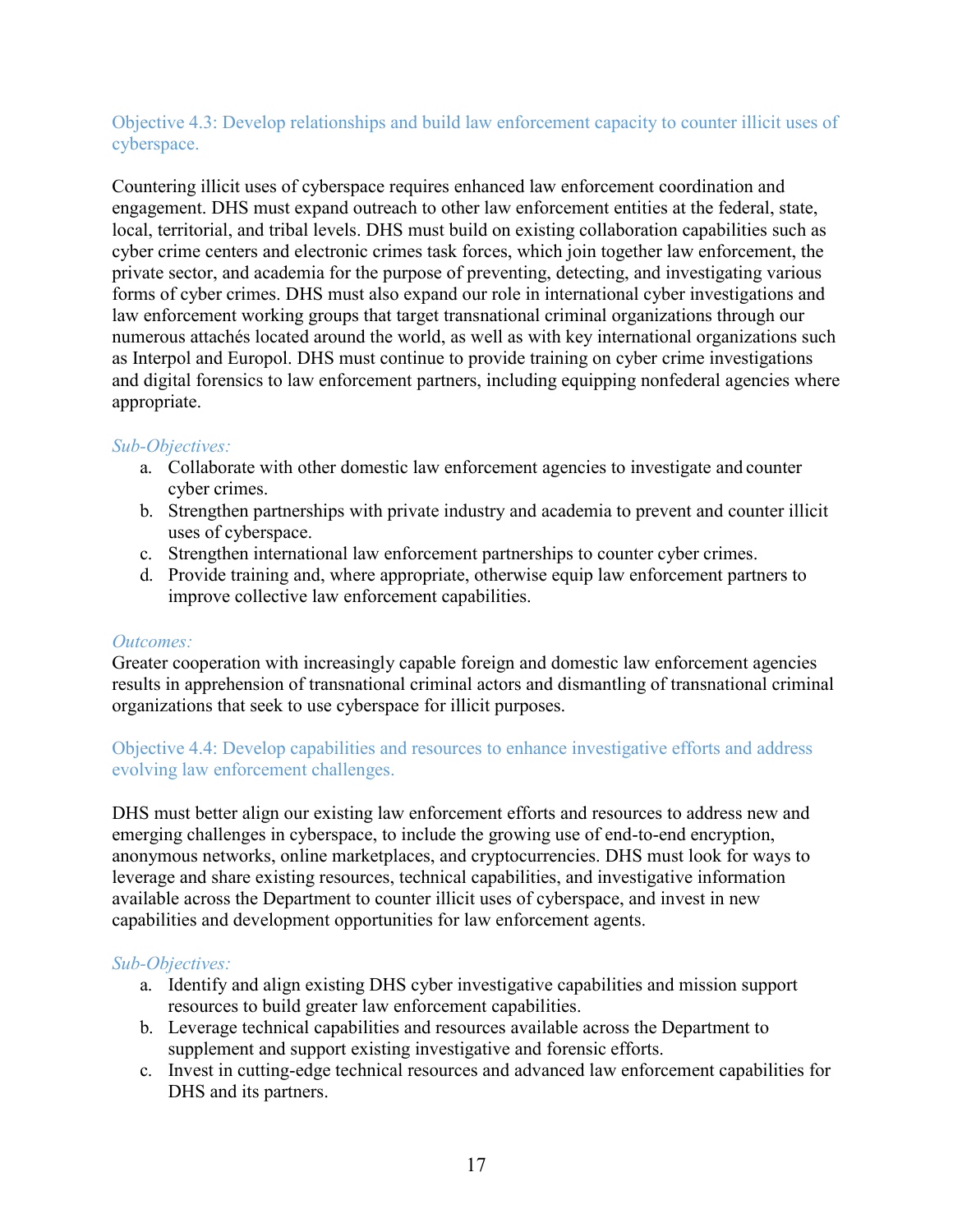d. Develop a method for DHS to more effectively share our investigation-related information through a non-classified, law enforcement sensitive mechanism.

#### *Outcomes:*

DHS investigative and forensic capabilities and resources more effectively support investigations of sophisticated cyber criminals.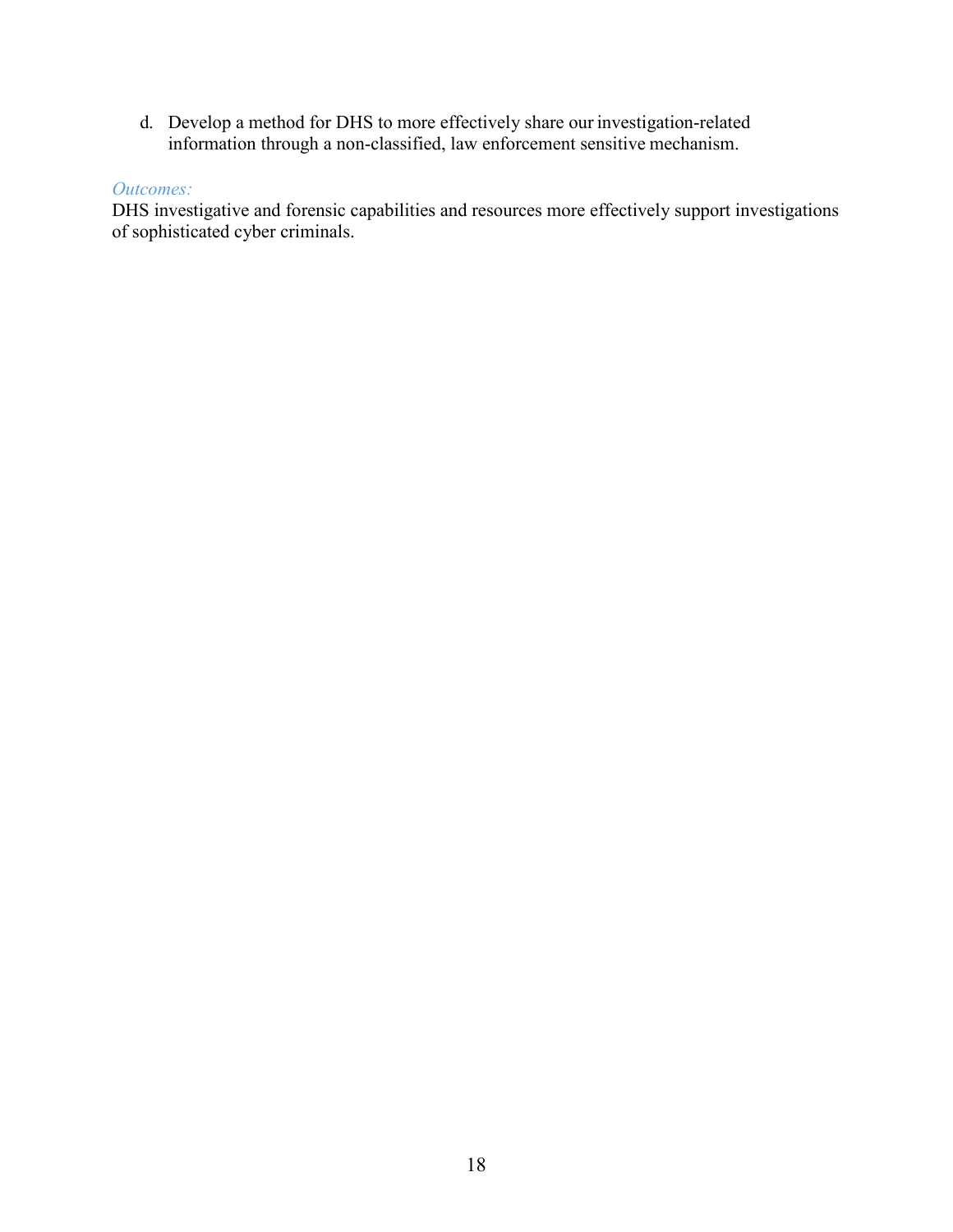#### PILLAR **IV** – CONSEQUENCE MITIGATION

DHS must limit the impact of potentially significant cyber incidents by leveraging our unique emergency management expertise and insights from network protection and law enforcement efforts.

 $\omega$ 

#### Goal 5: Respond Effectively to Cyber Incidents

#### *We will minimize consequences from potentially significant cyber incidents through coordinated community-wide response efforts.*

As the world becomes ever-more connected, the number and scale of cyber incidents are certain to grow despite network protection and law enforcement best efforts. Many cyber incidents do not require a national response. But, where they do, DHS plays a unique role in responding to cyber incidents to mitigate potential consequences by providing technical assistance to affected entities and other assets that are at risk (asset response) and in investigating the underlying crimes (threat response).10 DHS responds to significant cyber incidents in close coordination with the Department of Justice and other federal agencies. In its role as asset responder, DHS must enhance capabilities to protect entities from additional harm following an incident, reduce the risk to others, safeguard sensitive personal and business information, and coordinate responses to significant incidents. As part of the law enforcement community, DHS must investigate incidents and be prepared to identify and counteract immediate cyber threats.

DHS must also implement mechanisms to ensure that asset and threat responders, informed by the intelligence community, share information with each other, with sector specific agencies, and with the private sector to inform all related incident response efforts. DHS sector specific agencies must similarly be prepared to provide sector expertise to support the needs of federal responders, and to promote and support private sector coordination during and after a cyber incident. In the case of significant cyber incidents, DHS must ensure preparedness across our Components for a coordinated government-wide response and to support any related emergency management activities. DHS must also ensure that we have in place mechanisms to coordinate with international partners as cyber incidents, whether they originate domestically or abroad, assume international implications.

<sup>&</sup>lt;sup>10</sup> Pursuant to Presidential Policy Directive 41, "United States Cyber Incident Coordination" (July 26, 2016).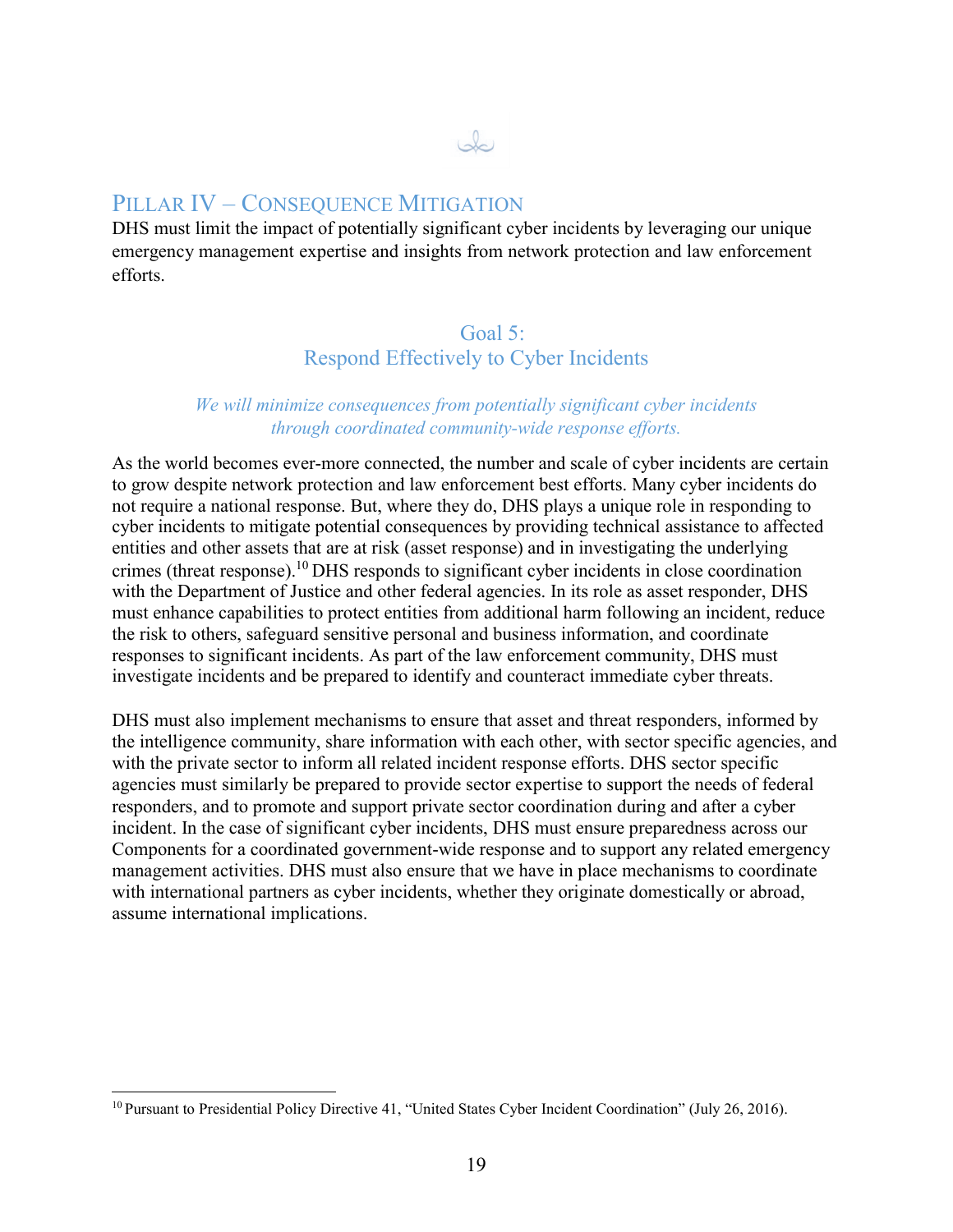Objective 5.1: Increase voluntary incident reporting and victim notification to facilitate the provision of response assistance.

DHS cybersecurity efforts must be directed to build trusted relationships with entities at greatest risk of experiencing potentially significant cyber incidents. These relationships, especially through DHS field offices and sector specific agencies, help to facilitate the provision of DHS and other federal resources following an incident. DHS must encourage the reporting of incidents, and work with other incident responders to develop consistent processes for notifying potential victims of cyber incidents. Encouraging a culture of reporting, notification, and information sharing will increase the security and resilience of critical infrastructure, help prevent, counter, and disrupt illicit cyber actors, and enable the government to assess and potentially manage responses to incidents of unknown severity.

#### *Sub-Objectives:*

- a. Encourage reporting of cyber incidents by nonfederal entities to DHS or other law enforcement agencies, relevant sector specific agencies, and the National Cybersecurity and Communications Integration Center (NCCIC).
- b. Improve processes to facilitate timely and effective notification to potential victims of cyber incidents by DHS and other agencies, and to enhance sector specific agency awareness of incidents within their sectors.

#### *Outcomes:*

DHS receives reports of cyber incidents and, in appropriate coordination with other agencies, makes timely victim notifications.

#### Objective 5.2: Expand asset response capabilities to mitigate and manage cyber incidents.

DHS provides asset response assistance to requesting entities following incidents that pose significant risks to national security, public health and safety, or economic security, or as otherwise appropriate to the circumstances. DHS is also responsible for maintaining shared situational awareness of emerging cybersecurity risks and incidents. During significant cyber incidents, DHS serves as the lead agency for asset response, as part of a Cyber Unified Coordination Group, and supports the White House-led Cyber Response Group. DHS must continue to build capabilities to provide technical assistance and mitigation recommendations, including on-site incident response teams, following cyber incidents. DHS must also leverage incident information to identify emerging risks and protect entities that rely on impacted entities or those at risk of similar incidents.

#### *Sub-Objectives:*

- a. Develop technical asset response capabilities to respond to cyber incidents.
- b. Establish a common operating picture across the Department and with other stakeholders to assess emerging incidents and associated national, regional, or sector risks.
- c. Build capacity to manage national asset response efforts and support a Cyber Unified Coordination Group and Cyber Response Group following significant incidents.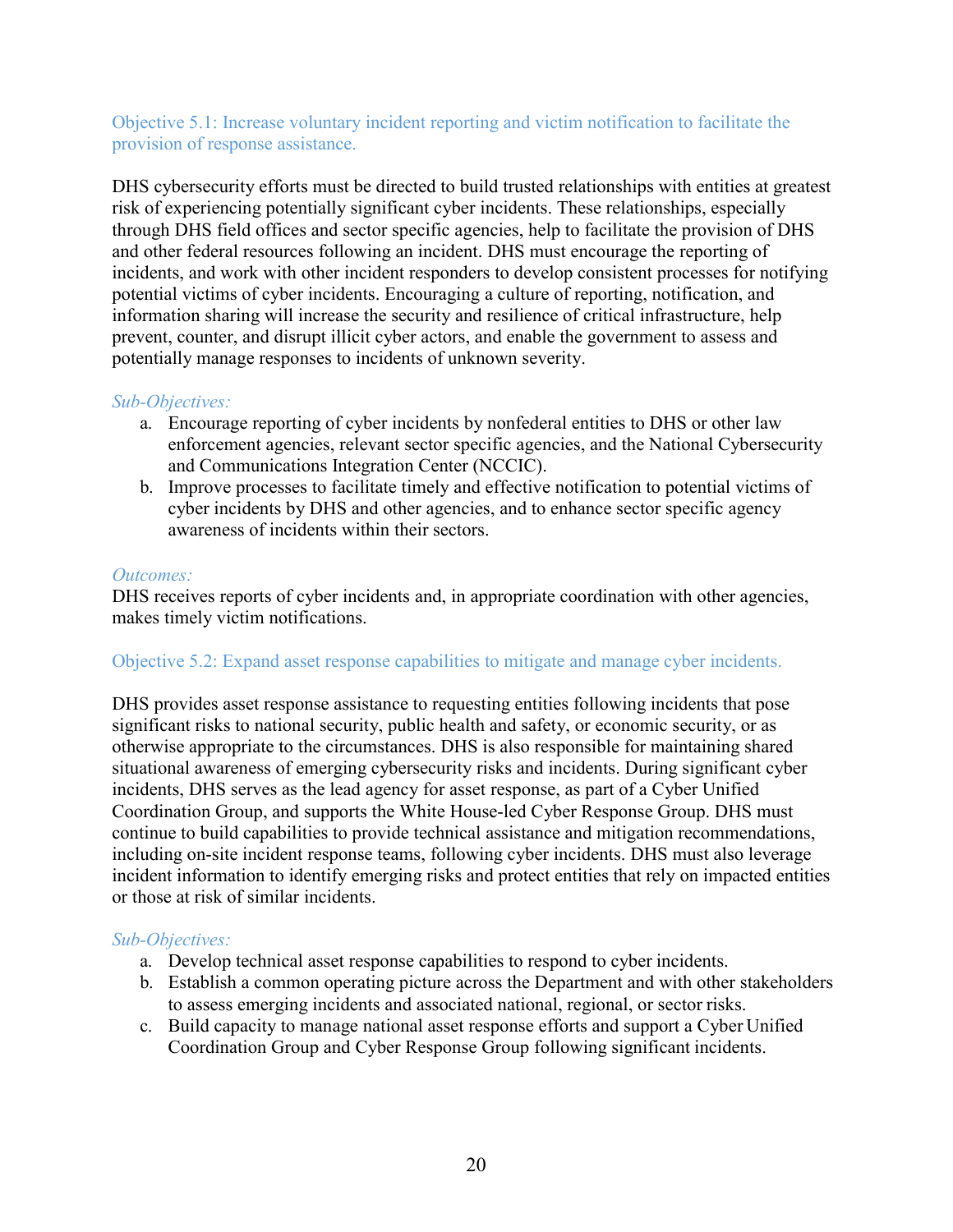- d. Support emergency management efforts under the National Response Framework for cyber incidents that may result in physical impacts or otherwise impede disaster response and recovery efforts.
- e. Plan and exercise for cyber incident response at the local, regional, national, and international level.

#### *Outcomes:*

DHS responds to cyber incidents by providing technical and other asset response assistance, where requested and appropriate, and supporting national-level decision-making and emergency management efforts.

#### Objective 5.3: Increase cooperation between incident responders to ensure complementary threat response and asset response efforts.

Threat response activities include efforts by DHS and non-DHS law enforcement agencies to combat cyber crimes and national security threats through investigations that identify malicious actors and seek to prevent or deter additional illicit cyber activity. Effective incident response requires an understanding of the methods and intent of the responsible threat actors as well as the provision of asset response assistance. DHS investigative and intelligence assets must collaborate with asset responders, other entities responding to incidents, and affected entities to share information regarding the threat to prevent additional harm. Such information must be integrated with information available from other law enforcement agencies, the intelligence community, and other sources. DHS must also promote effective coordination between all agencies responding to a cyber incident in the field to enhance the timeliness and effectiveness of response efforts.

#### *Sub-Objectives:*

- a. Leverage DHS and non-DHS investigative resources to provide incident and threat attribution information to all federal incident responders and sector specific agencies.
- b. Develop holistic assessments of adversaries, threats, and incidents to aid asset and threat response, as well as protective and planning efforts.
- c. Improve mechanisms to increase field-level collaboration on cybersecurity issues and coordinate the provision of federal response assistance when appropriate.

#### *Outcomes:*

DHS responds to incidents and engages impacted entities in a coordinated fashion, enabling access to the expertise and capabilities of all threat and asset responders.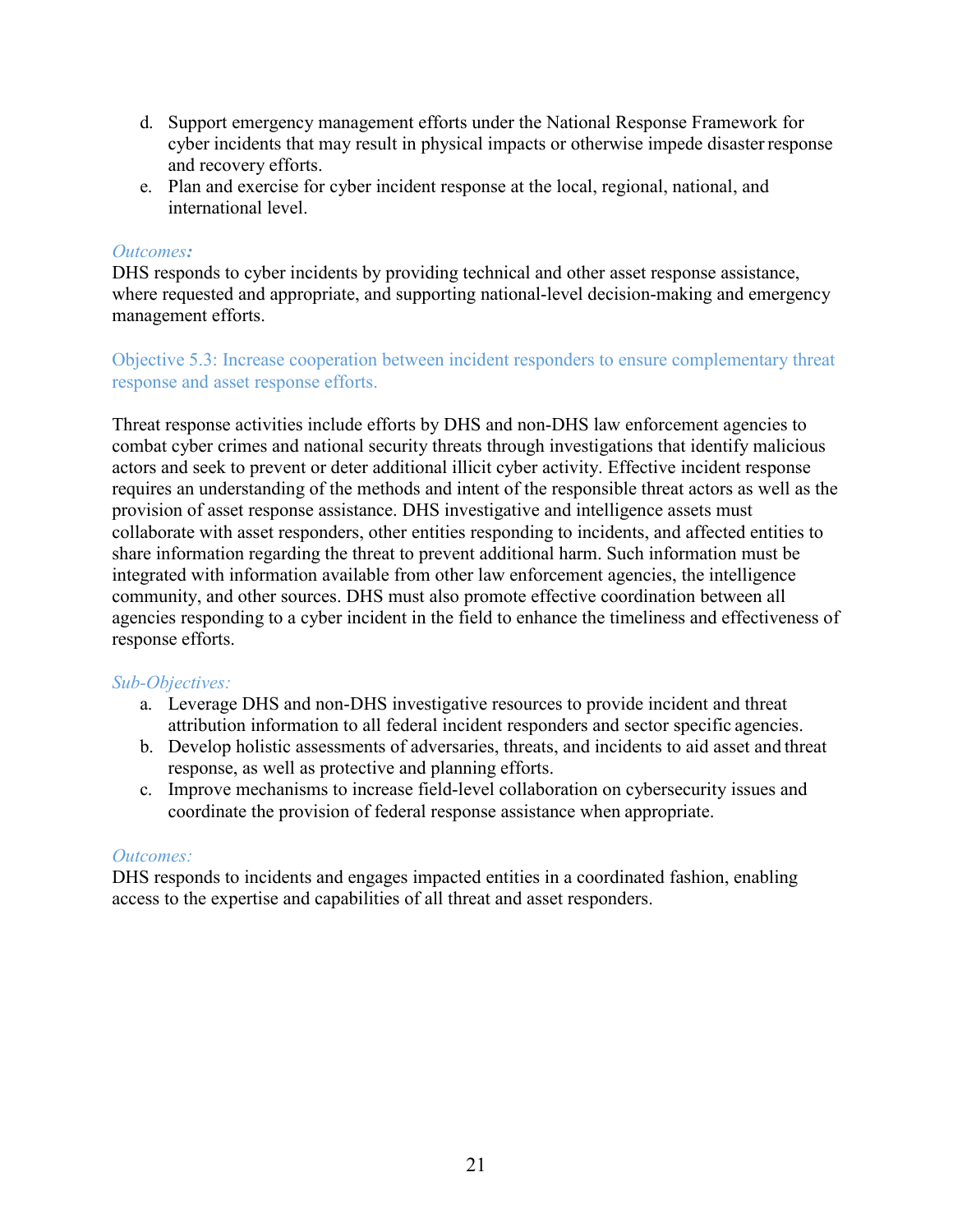#### PILLAR V – ENABLE CYBERSECURITY OUTCOMES

DHS must enable improved cybersecurity risk management outcomes by supporting policy and operational efforts that make the entire cyber ecosystem more secure and reliable. These efforts help shift the advantage away from malicious cyber actors toward those protecting cyberspace. DHS must similarly look internally to align our efforts to maximize cybersecurity outcomes.

 $\omega$ 

#### Goal 6: Strengthen the Security and Reliability of the Cyber Ecosystem

#### *We will support policies and activities that enable improved global cybersecurity risk management.*

A more fundamentally secure cyber ecosystem can help tip the balance toward those protecting networks and away from malicious cyber actors. Strengthening the security and reliability of the cyber ecosystem therefore enables risk management and sets the conditions to support other DHS strategic cybersecurity goals.

The cyber ecosystem includes not only the interconnected network of information technology infrastructure we call cyberspace, but also the people, environment, norms, and conditions that influence that network. DHS must support efforts globally that will result in fundamentally improved security outcomes through technological innovation as well as the widespread adoption of improved operational and policy frameworks. DHS must also invest in research and development efforts that support mission objectives. So, too, must DHS develop collaborative communities, build global partnerships, and participate in international and multi-stakeholder venues to advance positive developments in cybersecurity and to impose costs for unacceptable behavior in cyberspace. To create a pipeline to support our cybersecurity goals, DHS must accelerate the expansion of cyber personnel programs.

#### Objective 6.1: Foster improved cybersecurity in software, hardware, services, and technologies, and the building of more resilient networks.

DHS must support efforts to identify and develop high-leverage technical, operational, and policy innovations that will result in more secure technologies and resilient networks. Many of today's greatest challenges are endemic to the current ecosystem. Nearly all cyber incidents, for example, involve exploitation of vulnerabilities or misconfigurations in software or hardware. Network operators are also increasingly dependent on vendors of commercial off-the-shelf products or integrators of commercially available products, and lack the capability to effectively manage supply chain risks. The continued globalization of the information technology supply chain and shifting of information and services to cloud or other shared infrastructure introduces additional risks. As Internet-connected and other new technologies rapidly proliferate, the number of attack vectors also increases. Developers and manufacturers of many internet-of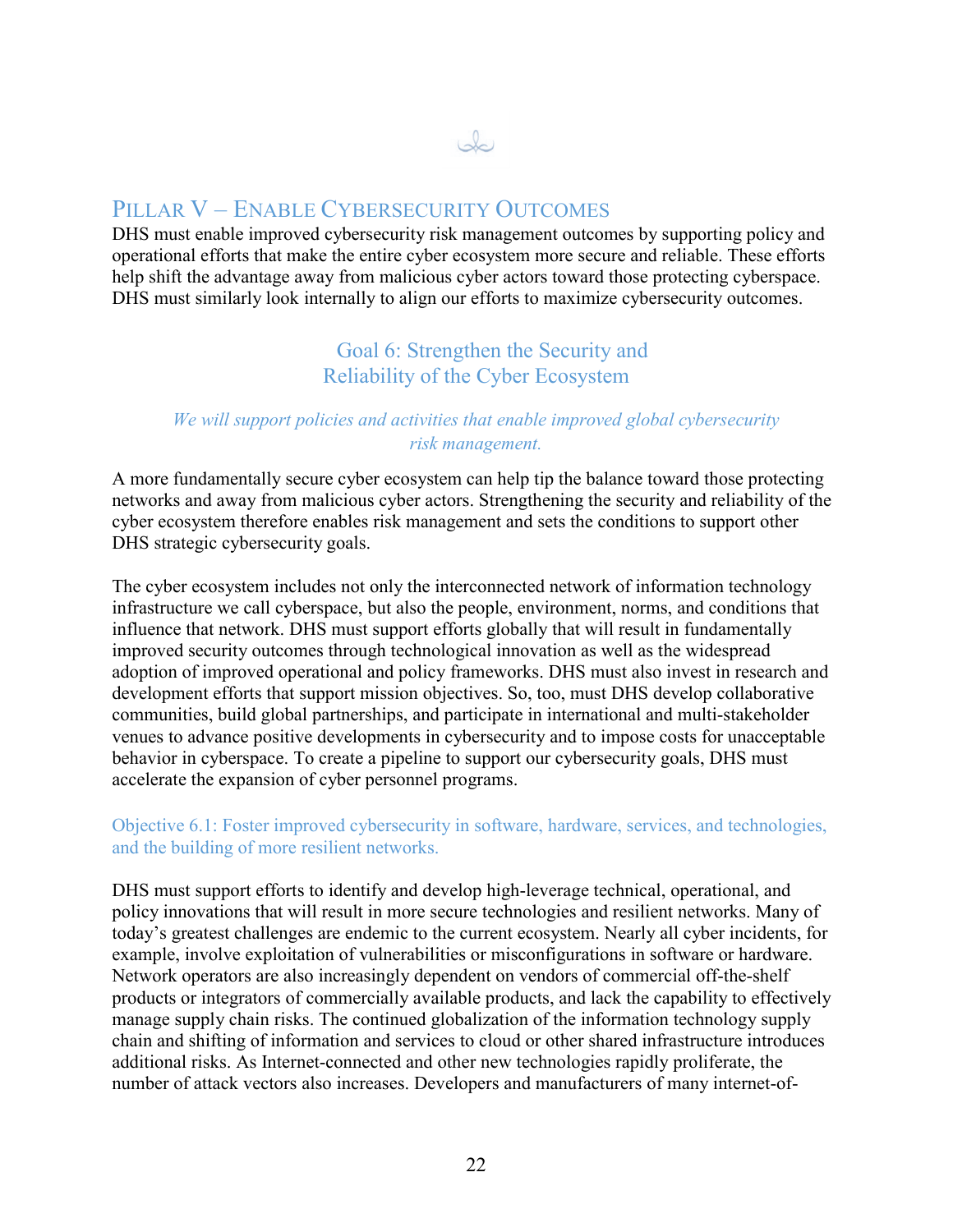things and other consumer devices are frequently motivated by speed to market rather than strong security. Even specialized technologies, like medical devices and industrial control systems, remain susceptible to compromise.

DHS must foster innovations that can shift the status quo toward improved security and resilience. DHS must partner with information technology, communications, cybersecurity services, and other communities to incentivize security and enable cybersecurity outcomes such as minimizing vulnerabilities and addressing supply chain risks. DHS must also encourage improved security for cloud infrastructure and throughout the life-cycle of internet-of-things devices and emerging technologies. In addition, DHS must focus on efforts to enhance the overall resiliency of networks that can be vulnerable to a variety of attacks. DHS must leverage our unique expertise to support associated standards-setting efforts, and ensure all of our related activities are aligned with those of interagency and international partners to ensure consistency of approaches.

#### *Sub-Objectives:*

- a. Identify and foster high-leverage innovations to drive more secure software, hardware, services, and technologies, and more resilient networks.
- b. Develop solutions to identify and manage supply chain risks for federal networks and other national and global stakeholders.
- c. Engage with relevant stakeholders to enhance cybersecurity of cloud infrastructure, internet-of-things products, and other emerging technologies or otherwise mitigate associated threats to networks.

#### *Outcomes:*

More secure and resilient technologies and networks result in a more defensible cyber ecosystem.

#### Objective 6.2: Prioritize DHS cybersecurity research, development, and technology transition activities to support DHS mission objectives.

DHS research and development efforts must continue to support and advance our cybersecurity objectives, including the development of protective capabilities to secure the federal enterprise and critical infrastructure and necessary tools for law enforcement. DHS must also prioritize research and development that supports incident response, information sharing, and other cybersecurity objectives identified in this strategy. DHS must leverage commercial capabilities and research and development efforts targeting information and communication technology. Where DHS invests in cybersecurity research and development, we must focus on capabilities and innovations that support departmental priorities and can be employed by DHS and other key stakeholders, to include private sector, state, local, tribal, territorial, and international partners.

#### *Sub-Objectives:*

- a. Develop and implement effective methods to prioritize research and development needs based on identified DHS cybersecurity objectives.
- b. Identify, develop, and transition new capabilities and innovations that support DHS cybersecurity objectives.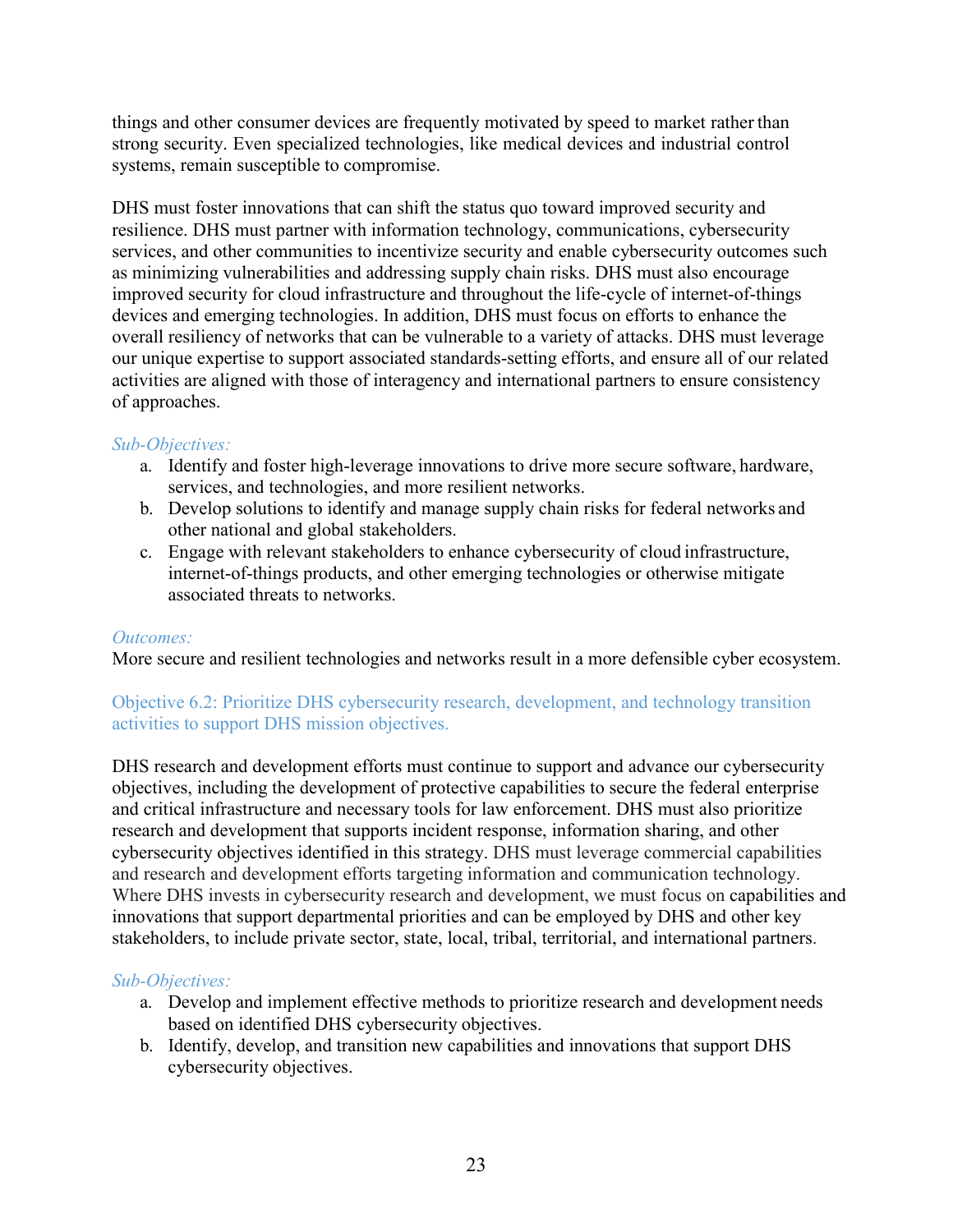#### *Outcomes:*

New technologies resulting from Department-supported research and development increase the capability to protect critical systems, investigate cyber crimes, respond to cyber incidents, and accomplish identified DHS cybersecurity objectives.

#### Objective 6.3: Expand international collaboration to advance DHS objectives and promote an open, interoperable, secure, and reliable Internet.

DHS international cybersecurity engagements must help shape the cyber ecosystem to support the Department's cybersecurity objectives and broader U.S. foreign policy priorities. DHS develops and maintains relationships with international partners that advance our specific network protection, law enforcement, incident response, and research and development objectives. DHS also participates in international fora to support risk management objectives and broader cybersecurity goals, including the U.S. goal of an open, interoperable, secure, and reliable Internet. For example, DHS encourages widespread adoption of voluntary norms of responsible state behavior in peacetime to improve international stability and protect critical infrastructure. DHS also supports broader U.S. and international efforts to deter those who act unacceptably in cyberspace and impose costs on those actors. Developing the capacity of foreign Computer Security Incident Response Teams (CSIRTs) and law enforcement entities also enhances global cybersecurity efforts and supports broader DHS and U.S. foreign policy objectives.

#### *Sub-Objectives:*

- a. Prioritize international engagements based on DHS and national objectives.
- b. Improve international cooperation and build capacity through the sharing of best practices, cybersecurity information, expertise, and technical assistance.
- c. Contribute cybersecurity subject matter expertise to advance efforts in international fora and advance positive international policy developments in cybersecurity.
- d. Support efforts to impose costs for unacceptable behavior in cyberspace.

#### *Outcomes:*

DHS international engagements result in shared global approaches to cybersecurity and increased capabilities and cooperation on cybersecurity risk management activities.

#### Objective 6.4: Improve recruitment, education, training, and retention to develop a world-class cyber workforce.

There is a critical shortage of cybersecurity talent globally, as the demand for personnel with cyber expertise in both the public and private sectors far exceeds the supply. Execution of our cybersecurity responsibilities depends on the recruitment and retention of highly skilled cyber professionals, but career paths in cybersecurity are far more lucrative in the private sector and traditional federal hiring processes are not aligned to the culture of cyber recruitment and hiring. The challenge is not ours alone. Key stakeholders across government and in the private sector face similar shortfalls.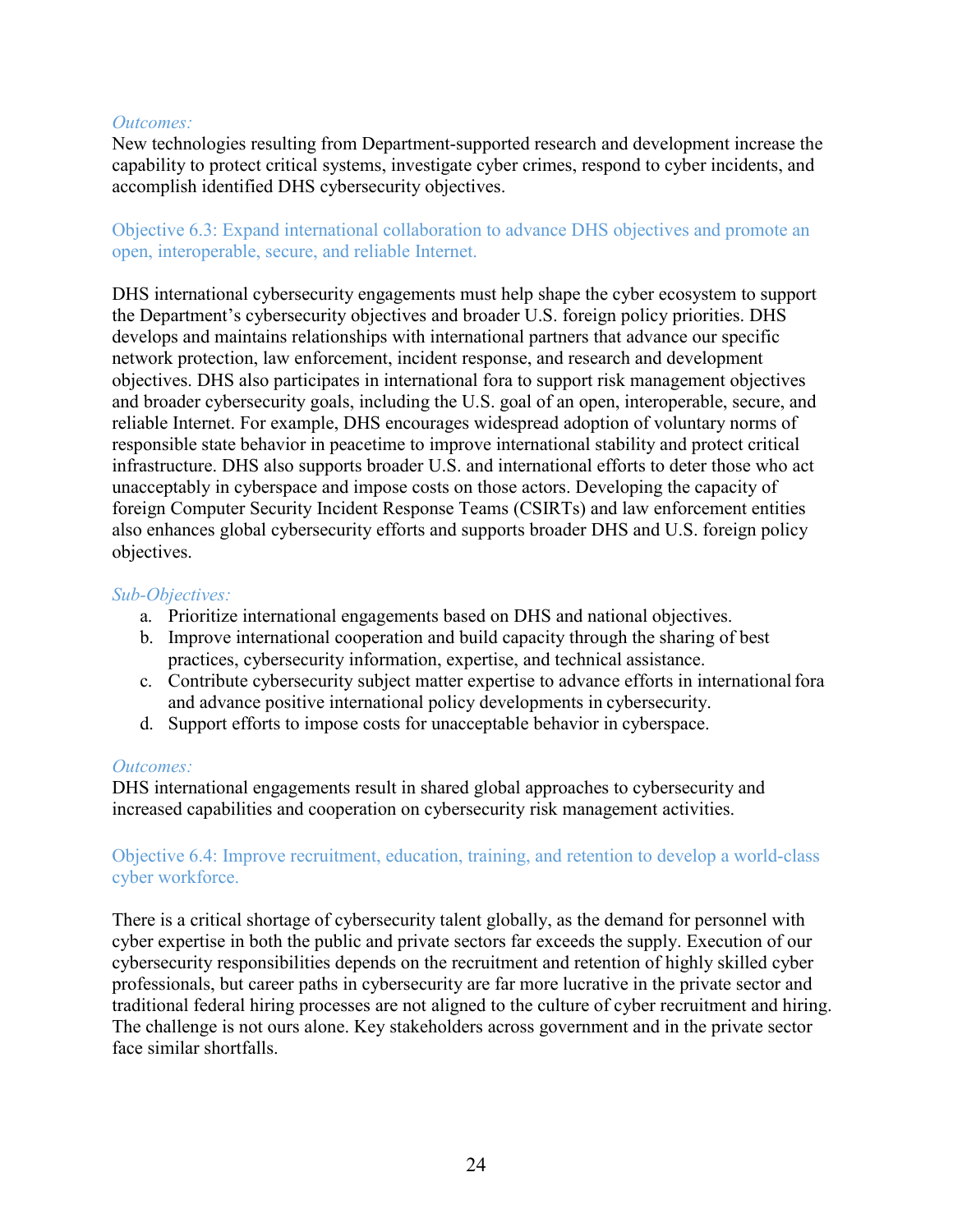DHS must continue to support efforts to increase the supply of national cybersecurity talent through cyber education programs and the National Initiative for Cybersecurity Education (NICE). DHS must also continue to develop and promote cybersecurity training programs dedicated to advancing the cybersecurity skills of the existing federal workforce. DHS must, in particular, work to expand and accelerate our cybersecurity personnel recruitment, training, and retention efforts through congressionally mandated workforce analysis and planning actions and by implementing the authorized cybersecurity-focused personnel system with hiring and compensation flexibilities. DHS must also encourage and support the development and implementation of specifically designed training programs for our network protection and law enforcement personnel to support the needs of DHS and other stakeholders.

#### *Sub-Objectives:*

- a. Assess participation in and continue support for cyber training, awareness, education, and retention initiatives to support the homeland security enterprise.
- b. Complete mandatory DHS workforce planning and analysis activities to source data to drive approaches to recruitment, retention, and training.
- c. Enhance cyber recruitment strategies across the Department to target highly skilled and trained populations to perform mission critical cyber activities.
- d. Implement the full range of congressionally authorized cyber security human capital flexibilities for the Department.
- e. Develop cutting-edge network protection and cyber investigative workforces through increased training, detail assignments, and advanced development opportunities.

#### *Outcomes:*

DHS recruits and trains highly-skilled cybersecurity personnel and develops a cadre of welltrained cybersecurity professionals across the Department and homeland security enterprise.

# $Q$

### Goal 7: Improve Management of DHS Cybersecurity Activities

#### *We will execute our departmental cybersecurity efforts in an integrated and prioritized way.*

Each of the cybersecurity goals identified in this strategy involves multiple Components. While some have major external responsibilities with respect to network protection or law enforcement, all are involved in protecting internal networks and program data, hiring cyber professionals, and acquiring secure information and communication technologies. To ensure departmental unity of effort and a coordinated approach to accomplishing our cybersecurity goals and objectives, DHS must constantly assess evolving risks and evaluate priorities in the cybersecurity mission space. DHS must also develop department-wide processes and policies to align Component programs and activities with this strategy, departmental priorities, and changes in the cybersecurity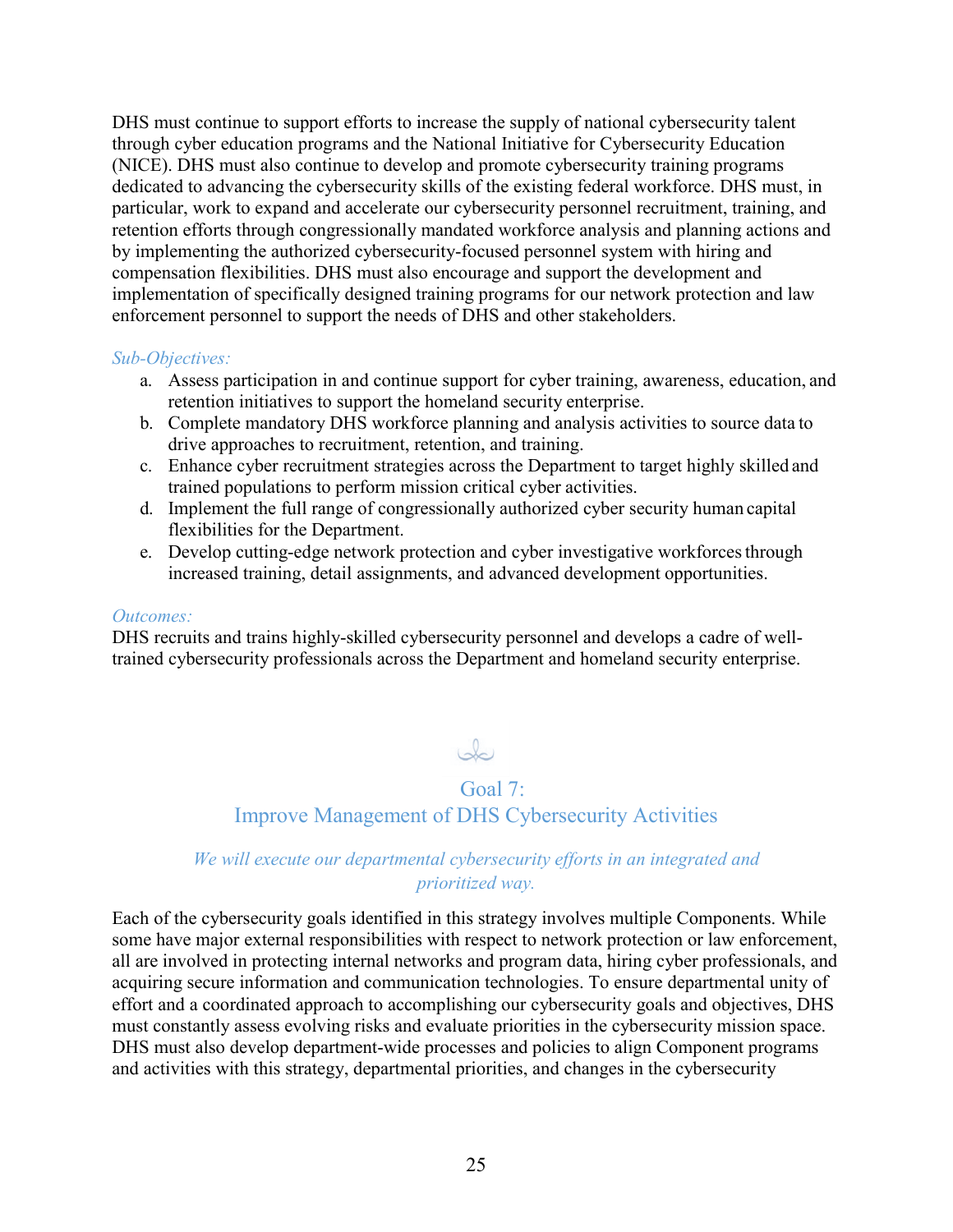landscape. Through these efforts, DHS must be positioned to address our evolving needs and to adapt to evolving cyber threats.

#### Objective 7.1: Integrate Department-wide cybersecurity policy development, strategy, and planning activities.

Through PLCY, and in collaboration with the DHS Management Directorate and affected Components, we must establish internal mechanisms to ensure the development and execution of consistent cybersecurity policy and strategic plans. DHS must effectively collaborate across Components to promote and ensure consistent and integrated programs and activities.

#### *Sub-Objectives:*

- a. Identify and expand internal coordination mechanisms to ensure consistent departmental approaches to cybersecurity policy development and strategy and to accomplish identified cybersecurity goals and objectives.
- b. Establish mechanisms to integrate and align cross-Component cyber activities.

#### *Outcomes:*

DHS will execute our cybersecurity mission responsibilities in a coordinated and integrated way.

#### Objective 7.2: Prioritize and evaluate the effectiveness of DHS cybersecurity programs and activities.

DHS must ensure that our cybersecurity programs and activities align to the goals and objectives set forth in this strategy. DHS must leverage management processes to evaluate programs and activities to assess their efficacy and to ensure that program funding, personnel, and other resources are optimized to meet departmental priorities.

#### *Sub-Objectives:*

- a. Prioritize cyber related programming and activities across the Department in accordance with this strategy.
- b. Review and evaluate the effectiveness of DHS cyber programs and activities and alignment to budget, programmatic, and policy efforts.
- c. Identify and prioritize gaps, through the Department's joint requirements process, across all the goals and objectives of this strategy.

#### *Outcomes:*

DHS cybersecurity programs effectively and efficiently address departmental goals and objectives.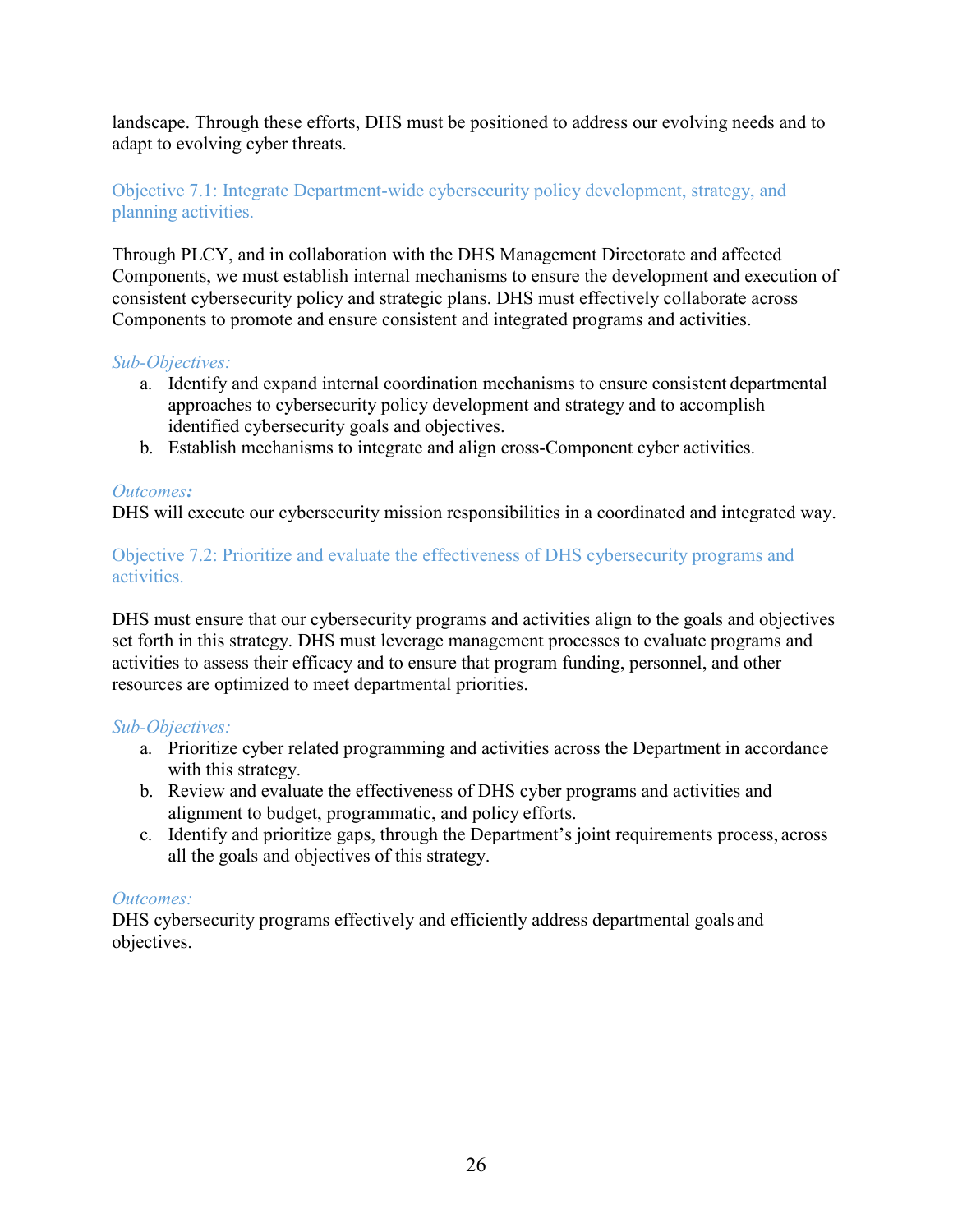

#### **CONCLUSION**

DHS believes that cyberspace can be made safe and secure for the functioning of government, the delivery of essential services, and the everyday lives of the American people. DHS will maintain a leadership role, collaborating with other federal agencies, the private sector, and other stakeholders, across all of its cybersecurity mission areas to ensure that cybersecurity risks are effectively managed, critical networks are protected, vulnerabilities are mitigated, cyber threats are reduced and countered, incidents are responded to in a timely way, and the cyber ecosystem is more secure and resilient. Meeting the goals and objectives outlined in this strategy requires a unified, long-term approach across the Department. Aligning departmental network protection and law enforcement authorities with traditional risk management, information sharing, and incident response efforts will enhance DHS cybersecurity efforts moving forward and provide the Nation with a secure cyberspace for future generations.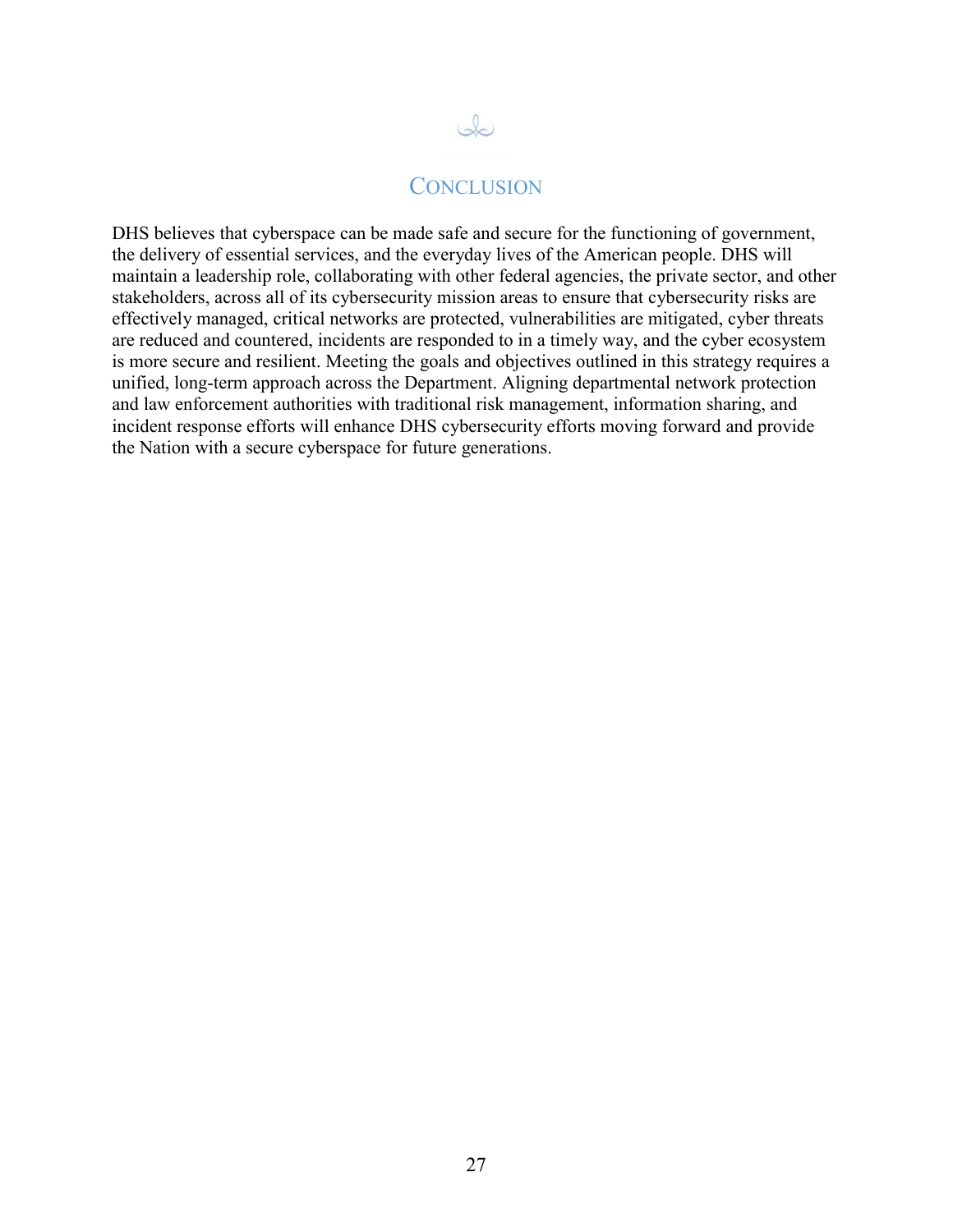### APPENDIX: DHS CYBERSECURITY AUTHORITIES

#### **Statutes**

• **Title II of the Homeland Security Act of 2002, as amended (Pub. Law 107-296):** Subtitle B of title II authorizes DHS, through NPPD, to enhance the security, resilience, and reliability of the Nation's cyber and communications infrastructure—

**Section 227 – National cybersecurity and communications integration center** (6 U.S.C. § 148). Created by the National Cybersecurity Protection Act of 2014 (Pub. Law 113-282) and amended by the Cybersecurity Act of 2015, section 227 authorizes the NCCIC within NPPD as a "Federal civilian interface for the multi-directional and cross-sector sharing of information related to … cybersecurity risks." This provision includes the authority to receive, analyze, and disseminate information about cybersecurity risks and incidents and to provide guidance, assessments, incident response support, and other technical assistance upon request. Section 227 codifies NPPD's coordinating role among federal and nonfederal entities, and clarifies that NPPD's cybersecurity authorities apply broadly to federal and nonfederal entities, including international partners, sectors of critical infrastructure, information sharing organizations, or any other entity. Section 227 also authorizes NPPD to establish information sharing relationships, and to enter into information sharing agreements, and establishes a wide range of federal and nonfederal stakeholders as components of the NCCIC.

**Section 223 – Enhancement of Federal and Non-Federal Cybersecurity** (6 U.S.C. § 143). Section 223 authorizes NPPD, in carrying out its cybersecurity responsibilities, to provide "analysis and warnings related to threats to, and vulnerabilities of, critical information systems" to state and local government entities, and upon request to owners and operators of critical information systems. Section 223 also authorizes NPPD to provide "crisis management support" and "technical assistance," including recovery assistance, to the private sector and governmental entities. Section 223 also delegates to NPPD the Department's responsibilities to protect federal information systems under subchapter II of chapter 35 of title 44 (discussed below).

**Section 201(d)** (6 U.S.C. § 121(d)). Section 201 broadly authorizes NPPD's activities to ensure security and resilience of critical infrastructure to terrorist and other threats, including by authorizing NPPD to access and integrate information, as well as to carry out comprehensive assessments of the vulnerabilities of critical infrastructure.

**Section 228 – Cybersecurity plans** (6 U.S.C. § 149). Section 228, as amended by the Cybersecurity Act of 2015, directs DHS to develop, maintain, update, and exercise cyber incident response plans – including "the National Cybersecurity Incident Response Plan and the Cyber Incident Annex to the National Response Framework." The NCCIC is specifically required to participate in national exercises associated with those plans.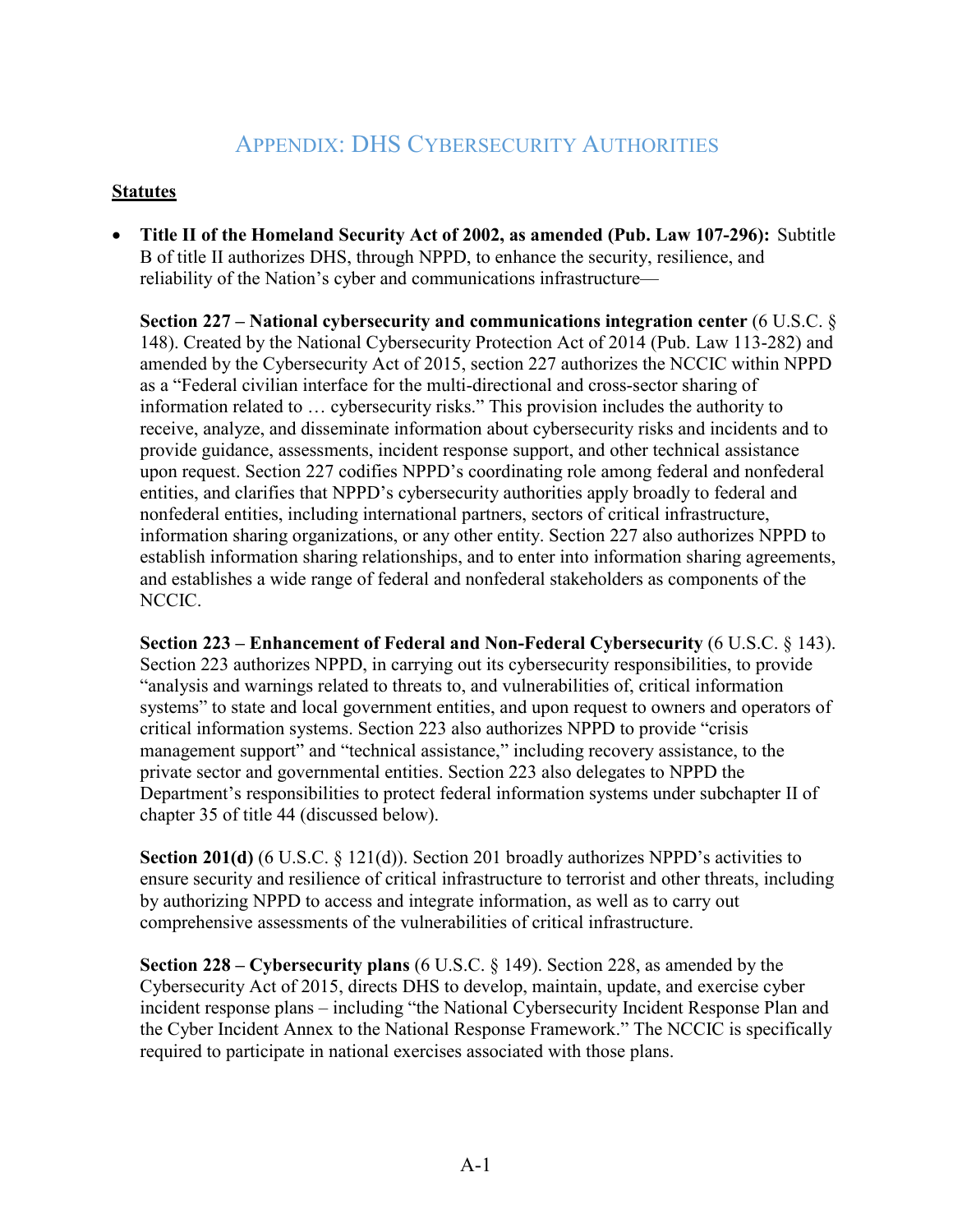**Section 230 – Federal intrusion detection and prevention system** (6 U.S.C. § 151 & 151 note). The Federal Cybersecurity Enhancement Act of 2015 created section 230 of the Homeland Security Act, which authorizes DHS to deploy technology that detects and removes cybersecurity risks in information transiting or traveling to and from agency systems, notwithstanding any other provision of law. The Act mandates that all agencies "apply and continue to utilize" DHS technologies authorized by this section, including improvements and new capabilities that DHS makes available within six months.

**Section 226 – Cybersecurity recruitment and retention** (6 U.S.C. § 147). The Border Patrol Agent Pay Reform Act of 2014 (Pub. Law 113-277) amended the Homeland Security Act to authorize the Secretary to establish cybersecurity positions, appoint personnel, fix rates of pay and promulgate implementing regulations in consultation with the director of the Office of Personnel Management (OPM).

- **The Cybersecurity Information Sharing Act of 2015 (CISA) (Title I of the Cybersecurity Act of 2015)** (6 U.S.C. §§ 1501-1510). CISA requires DHS, in consultation with interagency partners, to establish the Federal Government's capability and process for receiving cyber threat indicators and defensive measures, and directs DHS to further share cyber threat indicators and defensive measures it receives with federal entities in an automated and real-time manner. CISA provides targeted liability protection to companies that share cyber threat indicators with DHS and provides other legal protections for indicators shared in accordance with CISA. CISA also authorizes private entities to share cyber threat indicators with one another and to monitor their networks for cybersecurity threats, with liability protection for doing so, as well as to operate defensive measures.
- **Subchapter II of Chapter 35 of Title 44** (44 U.S.C. §§ 3551-3558). These provisions, created by the Federal Information Security Modernization Act of 2014 (Pub. Law 113-283), direct the Secretary to provide information protections for DHS networks commensurate with the risk and magnitude of the harm resulting from unauthorized access, use, disclosure, disruption, modification, or destruction of DHS information or information systems. The provisions also establish DHS's central role in the security of the information and information systems of federal executive branch agencies. Through NPPD, DHS administers the implementation of government-wide policies, deploys technologies to assist in the protection of federal agencies' networks information and information systems, and issues binding operational directives to agencies to safeguard information and information systems. The Act also places in DHS the federal information security incident center.
- **Strengthening State and Local Cyber Crime Fighting Act of 2017, Pub. Law 115-76,** (6 U.S.C. § 383**)**. The Act amended the Homeland Security Act, adding a section 822, to authorize the USSS to operate the National Computer Forensics Institute to disseminate information related to the investigation and prevention of cyber and electronic crime and related threats, and educate, train, and equip state, local, tribal, and territorial law enforcement officers, prosecutors, and judges, and facilitate the expansion of the network of Electronic Crime Task Forces of the USSS.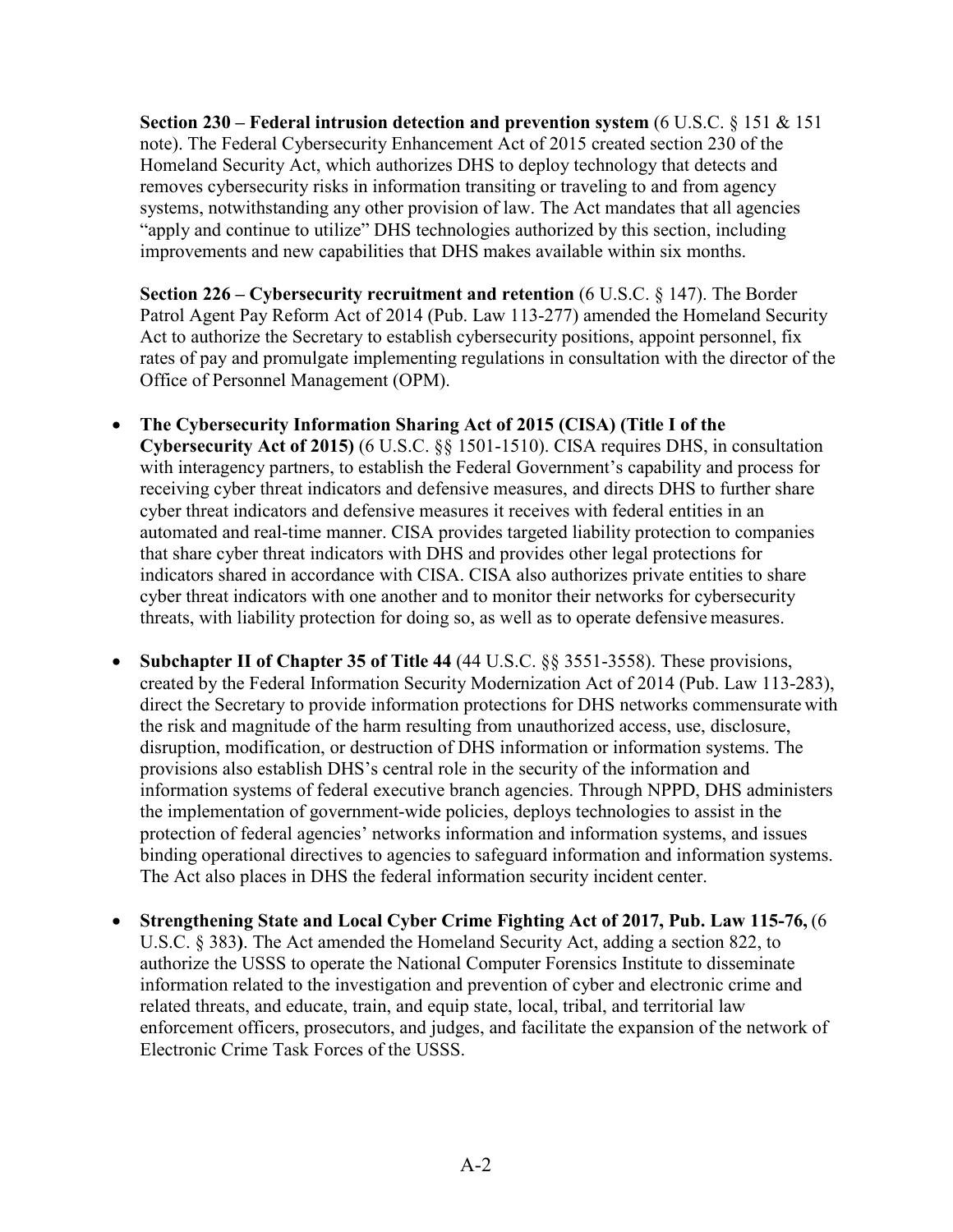- **Counterfeit Access Device and Computer Fraud and Abuse Act of 1984, as amended** (18 U.S.C. §§ 1029-1030). The Act amended the federal criminal code to establish an offense of fraud in connection with computers and grants authority to the USSS to investigate offenses under this Act. As amended, the Act establishes criminal violations related to cybersecurity, such as obtaining information or causing damage by intentionally accessing, without authorization, a computer which is used in or affecting interstate or foreign commerce or communication.
- **18 U.S.C. § 3056**. Authorizes the USSS to assess and mitigate cybersecurity risks to systems that could impact the agency's protective mission, as well as detect and arrest any person who violates the laws of the United States relating to electronic fund transfer frauds, access device frauds, false identification documents or devices, and any fraud or other criminal or unlawful activity in or against any federally insured financial institution, among other violations.
- **18 U.S.C. § 3056 note (Expansion of National Electronic Crime Task Force Initiative)**. Requires the USSS "to develop a national network of electronic crime task forces, based on the New York Electronic Crimes Task Force model, throughout the United States, for the purpose of preventing, detecting, and investigating various forms of electronic crimes, including potential terrorist attacks against critical infrastructure and financial payment systems."
- **Section 890A of Title VIII of the Homeland Security Act** (6 U.S.C. § 473). The Human Exploitation Rescue Operations (HERO) Act of 2015 (Pub. Law 114-22) amends title VIII of the Homeland Security Act and directs the Department to operate, within HSI, a Cyber Crimes Center to provide investigative assistance, training, and equipment to support domestic and international investigations by HSI of cyber-related crimes. The HERO Act also creates a Cyber Crimes Unit (CCU) within the Cyber Crimes Center, which oversees the cyber security strategy and cyber-related operations and programs for HSI.
- **18 U.S.C. § 1028A Aggravated Identify Theft**. The USSS and other federal law enforcement agencies investigate violations of the prohibition against an individual who "knowingly transfers, possesses, or uses, without lawful authority, a means of identification of another person with the intent to commit, or to aid or abet, or in connection with, any unlawful activity that constitutes a violation of federal law, or that constitutes a felony under any applicable State or local law."
- **18 U.S.C. §§ 2251, 2252, 2260 Sexual exploitation of children, child pornography, importation of sexually explicit depictions of a minor**. These subsections of Title 18 criminalize the sexual exploitation, activities, and importation of material involving and constituting the exploitation and distribution of child pornography. HSI has primary investigative jurisdiction of child pornography involving international transportations, shipping, and mailings.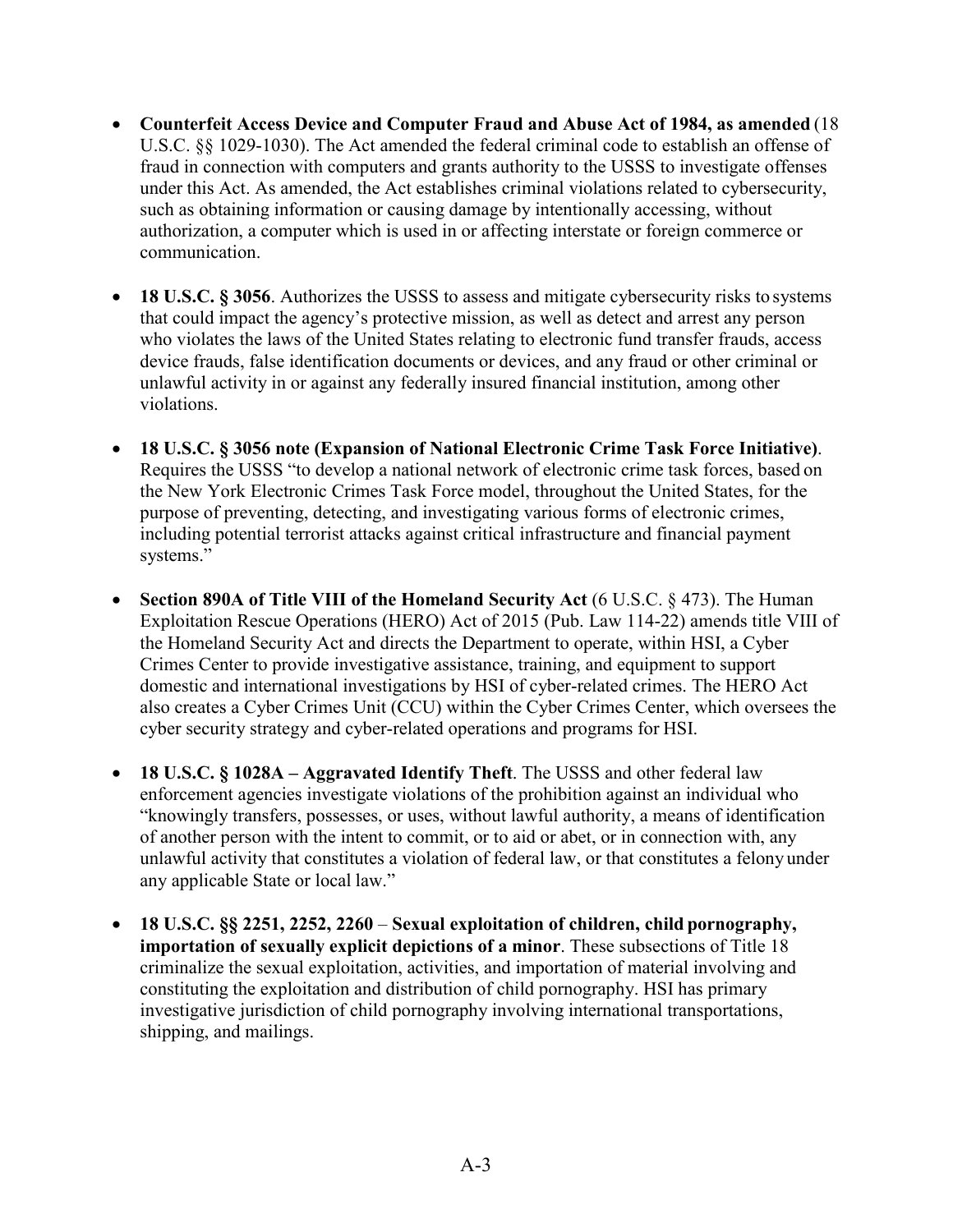- **18 U.S.C. § 2319 and 17 U.S.C. § 506 Criminal Infringement of a copyright**. HSI investigates violations of these subsections which criminalize the willful act of infringing a copyright.
- **Federal Cybersecurity Workforce Assessment Act part of the Consolidated Appropriations Act of 2016, P.L. 114-113 (Dec 18, 2015).** The Federal Cybersecurity Workforce Assessment Act of 2015 was enacted in December 2015. It assigned specific workforce planning-related activities to all federal agencies, including DHS. Specifically, the law requires all federal agencies to identify all positions that perform information technology, cybersecurity, or other cyber-related functions and assign the appropriate employment code to each position. The Act also requires all federal agencies, including DHS, to identify and report to OPM on its cybersecurity work roles of critical need; each agency also is to submit a progress report on identifying cyber-related work roles of critical need to Congress.
- **Border Patrol Agent Pay Reform Act, P.L. 113-277 (Dec 18, 2014)** (6 U.S.C. § 146)**.**  Section 3 of this Act directs the Secretary of Homeland Security, within 180 days and annually thereafter for three years, to conduct an assessment of the DHS cybersecurity workforce. The Act also directs the Secretary to develop, maintain, and update a comprehensive workforce strategy to enhance the readiness, capacity, training, recruitment, and retention of DHS's cybersecurity workforce. Section 4 of this Act requires the Secretary to submit to the appropriate congressional committees: (1) annual updates on such assessment and on the Secretary's progress in carrying out such strategy; and (2) a report on the feasibility, cost, and benefits of establishing a Cybersecurity Fellowship Program to offer a tuition payment plan for individuals pursuing undergraduate and doctoral degrees who agree to work for DHS for an agreed upon period.
- **Cybersecurity Workforce Assessment Act, P.L. 113-246 (Dec. 18, 2014)** (6 U.S.C. § 146 note)**.** Authorizes the Secretary to identify, determine, and assign the appropriate employment codes, work categories, and specialty areas of critical need to enable the Secretary to effectively implement the Cybersecurity Workforce Assessment Act.
- **49 U.S.C. § 44912 (b)(1)(A)(ii)(b) 'REVIEW OF THREATS**.**'** This section directs the TSA to periodically review threats to civil aviation, with particular focus on a comprehensive systems analysis of the civil aviation system, including: (i) the destruction, commandeering, or diversion of civil aircraft or the use of civil aircraft as a weapon; and (ii) the disruption of civil aviation service, including by cyberattack.
- **46 U.S.C. § 3306**. Addresses USCG Officer in Charge, Marine Inspection (OCMI) authorities over vessel safety. As the Maritime Transportation sector specific agency, these authorities support USCG regulatory oversight of commercial vessels, to include cyber security equities associated with safety management systems.
- **46 U.S.C. § VII**. Addresses OCMI and Captain of the Port (COTP) authorities over vessel and facility security. It also designates USCG officials as Federal Maritime Security Coordinators for areas in which Area Maritime Security Plans apply. From a cybersecurity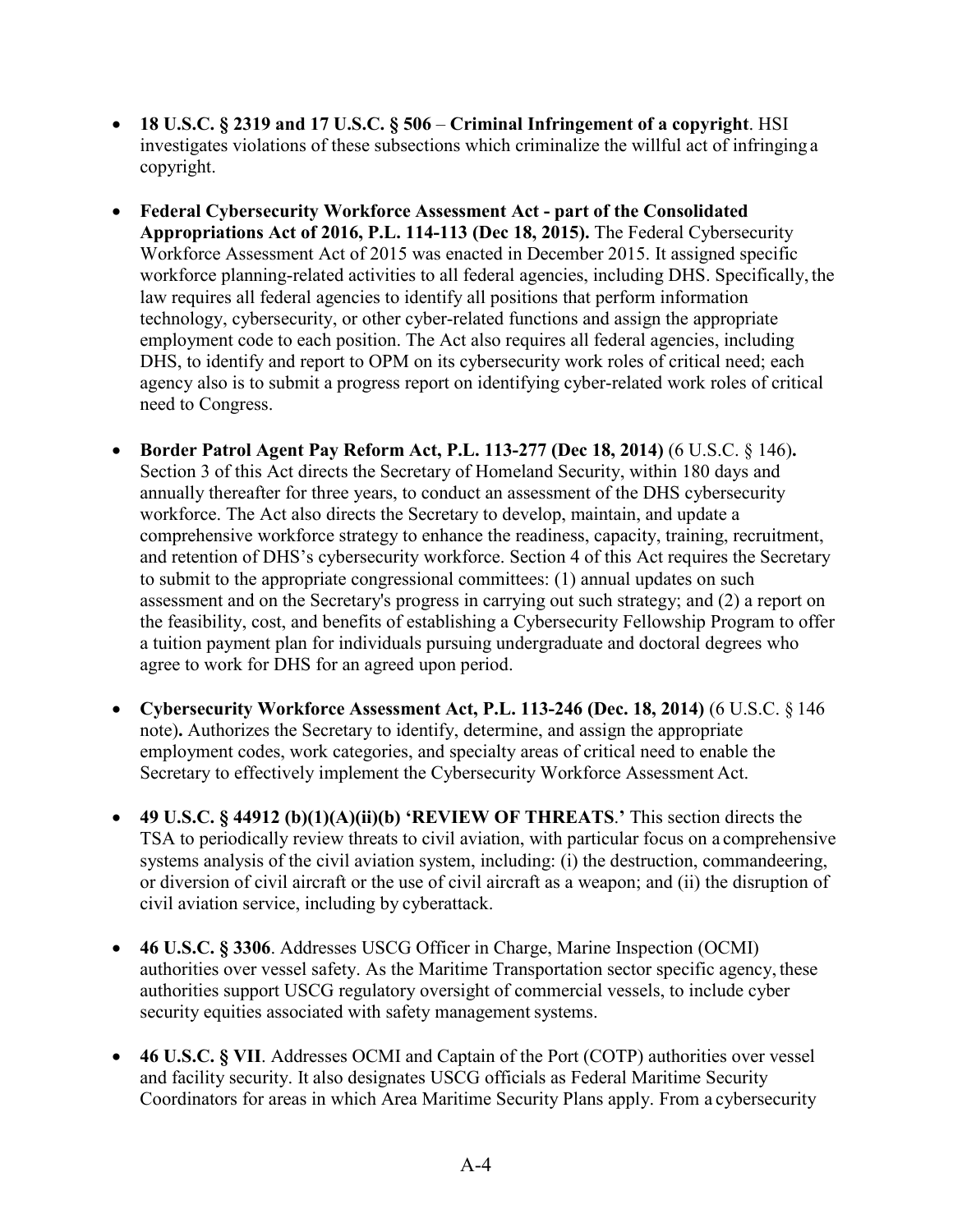perspective, these authorities support the USCG's role as the Maritime Transportation sector specific agency.

• Maritime Transportation Security Act of 2002, Public Law 107-85 (46 U.S.C. § 701). The Act provides authority for USCG to introduce cybersecurity requirements for both vessels and facilities through Facility Security Plans and Vessel Security Plans.

#### **Executive Orders**

- **Executive Order 13800**—**Strengthening the Cybersecurity of Federal Networks** and Critical Infrastructure (2017). Directs federal agencies to conduct risk reviews and prepare reports related to the cybersecurity of federal networks, critical infrastructure, international cooperation and deterrence, and workforce development.
- **Executive Order 13773**—**Enforcing Federal Law with Respect to Transnational Criminal Organizations and Preventing International Trafficking (2017)**. Sets U.S. policy to strengthen enforcement of federal law in order to thwart transnational criminal organizations, to include those engaged in activity related to corruption, cyber crime, fraud, financial crimes, and intellectual property theft. The Secretary of Homeland Security is directed to work with the Attorney General, Secretary of State, and Director of National Intelligence, to implement the executive order.
- **Executive Order 13691—Promoting Private Sector Cybersecurity Information Sharing (2015)**. Tasks DHS with encouraging the development and formation of Information Sharing and Analysis Organizations (ISAOs) and entering into an agreement with a nongovernmental organization to serve as the ISAO Standards Organization to identify a common set of voluntary standards or guidelines for the creation and functioning of ISAOs under the executive order.
- **Executive Order 13636—Improving Critical Infrastructure Cybersecurity (2013)**. Directs the Department to increase its cybersecurity information sharing efforts with the private sector, consult on and promote the National Institute of Standards and Technology Cybersecurity Framework, and identify, develop, and maintain a list of critical infrastructure entities where a cybersecurity incident could reasonably result in catastrophic effects on the Nation.

#### **Other Presidential Direction**

• **Presidential Policy Directive 41—Cyber Incident Coordination Policy (2016)**. Sets forth principles governing the Federal Government's response to any cyber incident and, for significant cyber incidents, establishes an architecture for coordinating the broader response and recovery efforts, through a Cyber Unified Coordination Group with lead federal agencies responsible for coordinating respective lines of effort. During a significant incident, DHS, acting through the NCCIC, is the federal lead agency for asset response activities. DHS also takes information from a given incident and shares it more broadly, so that others will be protected against the same or similar threats. During a significant incident, the Department